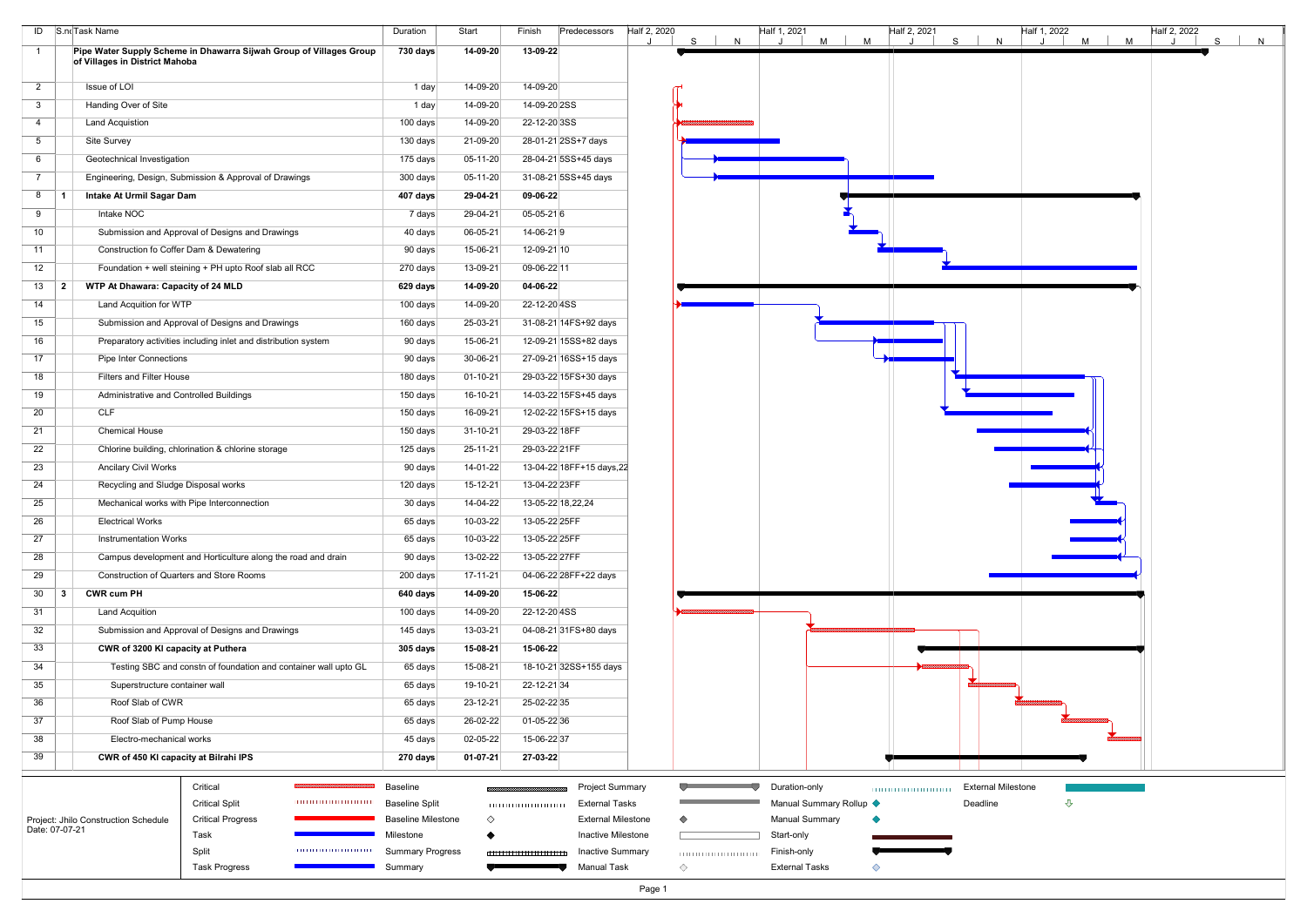|                | ID S.noTask Name                      |                                                                 | Duration                  | Start          | Finish<br>Predecessors     | Half 2, 2020 | N<br>S | Half 1, 2021<br><b>M</b> | M | Half 2, 2021<br>$\mathsf{S}$ | N                         | Half 1, 2022<br>$M$ | M | Half 2, 2022 | S<br>N |
|----------------|---------------------------------------|-----------------------------------------------------------------|---------------------------|----------------|----------------------------|--------------|--------|--------------------------|---|------------------------------|---------------------------|---------------------|---|--------------|--------|
| 40             |                                       | Testing SBC and constn of foundation and container wall upto GL | 60 days                   | $01-07-21$     | 29-08-21 32SS+110 days     |              |        |                          |   |                              |                           |                     |   |              |        |
| 41             | Superstructure container wall         |                                                                 | 60 days                   | 30-08-21       | 28-10-2140                 |              |        |                          |   |                              |                           |                     |   |              |        |
| 42             | Roof Slab of CWR                      |                                                                 | 60 days                   | 29-10-21       | 27-12-2141                 |              |        |                          |   |                              |                           |                     |   |              |        |
| 43             | Roof Slab of Pump House               |                                                                 | 45 days                   | 28-12-21       | 10-02-22 42                |              |        |                          |   |                              |                           |                     |   |              |        |
| 44             | Electro-mechanical works              |                                                                 | 45 days                   | $11-02-22$     | 27-03-22 43                |              |        |                          |   |                              |                           |                     |   |              |        |
| 45             | CWR of 450 KI capacity at Bilrahi IPS |                                                                 | 270 days                  | 15-08-21       | 11-05-22                   |              |        |                          |   |                              |                           |                     |   |              |        |
| 46             |                                       | Testing SBC and constn of foundation and container wall upto GL | 60 days                   | 15-08-21       | 13-10-21 40SS+45 days      |              |        |                          |   |                              |                           |                     |   |              |        |
| 47             | Superstructure container wall         |                                                                 | 60 days                   | $14 - 10 - 21$ | 12-12-2146                 |              |        |                          |   |                              |                           |                     |   |              |        |
| 48             | Roof Slab of CWR                      |                                                                 | 60 days                   | $13 - 12 - 21$ | 10-02-22 47                |              |        |                          |   |                              |                           |                     |   |              |        |
| 49             | Roof Slab of Pump House               |                                                                 | 45 days                   | 11-02-22       | 27-03-22 48                |              |        |                          |   |                              |                           |                     |   |              |        |
| 50             | Electro-mechanical works              |                                                                 | 45 days                   | 28-03-22       | 11-05-22 49                |              |        |                          |   |                              |                           |                     |   |              |        |
| 51             | CWR of 275 KI capacity at Tolasoyam   |                                                                 | 230 days                  | $04-10-21$     | 21-05-22                   |              |        |                          |   |                              |                           |                     |   |              |        |
| 52             |                                       | Testing SBC and constn of foundation and container wall upto GL | 45 days                   | 04-10-21       | 17-11-21 46SS+50 days      |              |        |                          |   |                              |                           |                     |   |              |        |
| 53             | Superstructure container wall         |                                                                 | 45 days                   | 23-11-21       | 06-01-22 52SS+50 days      |              |        |                          |   |                              |                           |                     |   |              |        |
| 54             | Roof Slab of CWR                      |                                                                 | 45 days                   | $07-01-22$     | 20-02-22 53                |              |        |                          |   |                              |                           |                     |   |              |        |
| 55             | Roof Slab of Pump House               |                                                                 | 45 days                   | 21-02-22       | 06-04-22 54                |              |        |                          |   |                              |                           |                     |   |              |        |
| 56             | Electro-mechanical works              |                                                                 | 45 days                   | 07-04-22       | 21-05-22 55                |              |        |                          |   |                              |                           |                     |   |              |        |
| 57             |                                       | CWR of 400 KI capacity at Mohan Pura/Indratha                   | 245 days                  | $04-10-21$     | 05-06-22                   |              |        |                          |   |                              |                           |                     |   |              |        |
| 58             |                                       | Testing SBC and constn of foundation and container wall upto GL | 45 days                   | 04-10-21       | 17-11-21 52SS              |              |        |                          |   |                              |                           |                     |   |              |        |
| 59             | Superstructure container wall         |                                                                 | 60 days                   | 23-11-21       | 21-01-22 58SS+50 days      |              |        |                          |   |                              |                           |                     |   |              |        |
|                | Roof Slab of CWR                      |                                                                 |                           | 22-01-22       |                            |              |        |                          |   |                              |                           |                     |   |              |        |
| 60<br>61       | Roof Slab of Pump House               |                                                                 | 45 days                   | 08-03-22       | 07-03-22 59<br>21-04-22 60 |              |        |                          |   |                              |                           |                     |   |              |        |
|                |                                       |                                                                 | 45 days                   |                |                            |              |        |                          |   |                              |                           |                     |   |              |        |
| 62             | Electro-mechanical works              |                                                                 | 45 days                   | 22-04-22       | 05-06-22 61                |              |        |                          |   |                              |                           |                     |   |              |        |
| 63             | CWR of 100 KI capacity at Sijwaha     |                                                                 | 165 days                  | 14-09-21       | 25-02-22                   |              |        |                          |   |                              |                           |                     |   |              |        |
| 64             |                                       | Testing SBC and constn of foundation and container wall upto GL | 30 days                   | 14-09-21       | 13-10-21 46SS+30 days      |              |        |                          |   |                              |                           |                     |   |              |        |
| 65             | Superstructure container wall         |                                                                 | 30 days                   | 14-10-21       | 12-11-21 64                |              |        |                          |   |                              |                           |                     |   |              |        |
| 66             | Roof Slab of CWR                      |                                                                 | 30 days                   | $13 - 11 - 21$ | 12-12-21 65                |              |        |                          |   |                              |                           |                     |   |              |        |
| 67             | Roof Slab of Pump House               |                                                                 | 30 days                   | $13 - 12 - 21$ | 11-01-22 66                |              |        |                          |   |                              |                           |                     |   |              |        |
| 68             | Electro-mechanical works              |                                                                 | 45 days                   | 12-01-22       | 25-02-22 67                |              |        |                          |   |                              |                           |                     |   |              |        |
| 69             |                                       | CWR of 400 KI capacity at Tikariya Panwari                      | 245 days                  | 26-07-21       | 27-03-22                   |              |        |                          |   |                              |                           |                     |   |              |        |
| 70             |                                       | Testing SBC and constn of foundation and container wall upto GL | 45 days                   | 26-07-21       | 08-09-21 32SS+135 days     |              |        |                          |   |                              |                           |                     |   |              |        |
| 71             | Superstructure container wall         |                                                                 | 60 days                   | 14-09-21       | 12-11-21 70SS+50 days      |              |        |                          |   |                              |                           |                     |   |              |        |
| 72             | Roof Slab of CWR                      |                                                                 | 45 days                   | $13 - 11 - 21$ | 27-12-21 71                |              |        |                          |   |                              |                           |                     |   |              |        |
| 73             | Roof Slab of Pump House               |                                                                 | 45 days                   | 28-12-21       | 10-02-22 72                |              |        |                          |   |                              |                           |                     |   |              |        |
| 74             | Electro-mechanical works              |                                                                 | 45 days                   | 11-02-22       | 27-03-22 73                |              |        |                          |   |                              |                           |                     |   |              |        |
| 75             | CWR of 650 KI capacity at Ajner IPS   |                                                                 | 275 days                  | 25-08-21       | 26-05-22                   |              |        |                          |   |                              |                           |                     |   |              |        |
| 76             |                                       | Testing SBC and constn of foundation and container wall upto GL | 60 days                   | 25-08-21       | 23-10-21 70SS+30 days      |              |        |                          |   |                              |                           |                     |   |              |        |
| 77             | Superstructure container wall         |                                                                 | 60 days                   | 24-10-21       | 22-12-21 76                |              |        |                          |   |                              |                           |                     |   |              |        |
| 78             | Roof Slab of CWR                      |                                                                 | 60 days                   | 23-12-21       | 20-02-22 77                |              |        |                          |   |                              |                           |                     |   |              |        |
| 79             | Roof Slab of Pump House               |                                                                 | 50 days                   | 21-02-22       | 11-04-22 78                |              |        |                          |   |                              |                           |                     |   |              |        |
|                |                                       | Critical                                                        | Baseline                  |                | <b>Project Summary</b>     |              |        | Duration-only            |   |                              | <b>External Milestone</b> |                     |   |              |        |
|                |                                       | <b>Critical Split</b>                                           | <b>Baseline Split</b>     |                | External Tasks             |              |        | Manual Summary Rollup <  |   |                              | Deadline                  | ⇩                   |   |              |        |
|                | Project: Jhilo Construction Schedule  | <b>Critical Progress</b>                                        | <b>Baseline Milestone</b> | ♦              | <b>External Milestone</b>  |              |        | <b>Manual Summary</b>    |   |                              |                           |                     |   |              |        |
| Date: 07-07-21 |                                       | Task                                                            | Milestone                 |                | Inactive Milestone         |              |        | Start-only               |   |                              |                           |                     |   |              |        |
|                |                                       | Split                                                           | <b>Summary Progress</b>   |                | <b>Inactive Summary</b>    |              |        | Finish-only              |   |                              |                           |                     |   |              |        |
|                |                                       | <b>Task Progress</b>                                            | Summary                   |                | Manual Task                |              | ◇      | <b>External Tasks</b>    |   |                              |                           |                     |   |              |        |
|                |                                       |                                                                 |                           |                |                            | Page 2       |        |                          |   |                              |                           |                     |   |              |        |

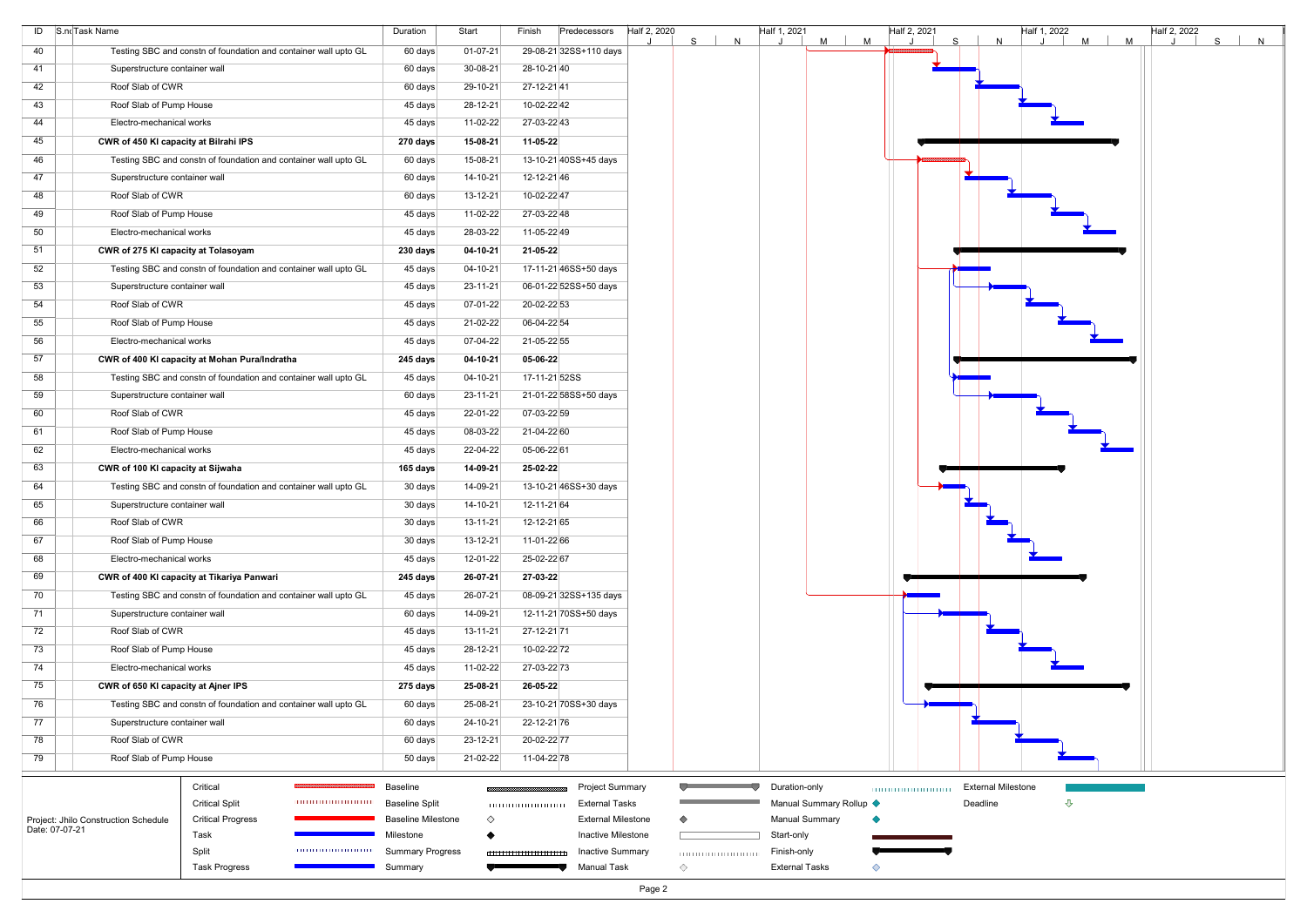|     | ID S.no Task Name                    |                                                                       |                            | Duration                          | Start          | Predecessors<br>Finish    |                                          | Half 2, 2020<br>S | N                         | Half 1, 2021          | M<br>M                  | Half 2, 2021 | S.<br>N                               | Half 1, 2022 | $M$   $M$ | Half 2, 2022 | $\mathsf{S}$<br>N |  |
|-----|--------------------------------------|-----------------------------------------------------------------------|----------------------------|-----------------------------------|----------------|---------------------------|------------------------------------------|-------------------|---------------------------|-----------------------|-------------------------|--------------|---------------------------------------|--------------|-----------|--------------|-------------------|--|
| 80  | Electro-mechanical works             |                                                                       |                            | 45 days                           | 12-04-22       | 26-05-22 79               |                                          |                   |                           |                       |                         |              |                                       |              |           |              |                   |  |
| 81  |                                      | CWR of 650 KI capacity at Bamuliya/Leva                               |                            | 275 days                          | 14-09-21       | 15-06-22                  |                                          |                   |                           |                       |                         |              |                                       |              |           |              |                   |  |
| 82  |                                      | Testing SBC and constn of foundation and container wall upto GL       |                            | 60 days                           | 14-09-21       | 12-11-21 46SS+30 days     |                                          |                   |                           |                       |                         |              |                                       |              |           |              |                   |  |
| 83  | Superstructure container wall        |                                                                       |                            | 60 days                           | $13 - 11 - 21$ | 11-01-2282                |                                          |                   |                           |                       |                         |              |                                       |              |           |              |                   |  |
| 84  | Roof Slab of CWR                     |                                                                       |                            | 60 days                           | 12-01-22       | 12-03-22 83               |                                          |                   |                           |                       |                         |              |                                       |              |           |              |                   |  |
| 85  | Roof Slab of Pump House              |                                                                       |                            | 50 days                           | 13-03-22       | 01-05-22 84               |                                          |                   |                           |                       |                         |              |                                       |              |           |              |                   |  |
| 86  | Electro-mechanical works             |                                                                       |                            | 45 days                           | 02-05-22       | 15-06-2285                |                                          |                   |                           |                       |                         |              |                                       |              |           |              |                   |  |
| 87  |                                      | Design, Supply, Erection and Testing of Pumps                         |                            | 252 days                          | $07 - 10 - 21$ | 15-06-22                  |                                          |                   |                           |                       |                         |              |                                       |              |           |              |                   |  |
| 88  | Design submission and approval       |                                                                       |                            | 55 days                           | $07 - 10 - 21$ | 30-11-21 32FS+63 days     |                                          |                   |                           |                       |                         |              |                                       |              |           |              |                   |  |
| 89  | Supply of Pumps                      |                                                                       |                            | 125 days                          | $01 - 12 - 21$ | 04-04-22 88               |                                          |                   |                           |                       |                         |              |                                       |              |           |              |                   |  |
| 90  | Installation of Pumps                |                                                                       |                            | 90 days                           | 18-03-22       | 15-06-22 89FF+72 days     |                                          |                   |                           |                       |                         |              |                                       |              |           |              |                   |  |
| 91  | OHSR's<br>∣5                         |                                                                       |                            | 640 days                          | 14-09-20       | 15-06-22                  |                                          |                   |                           |                       |                         |              |                                       |              |           |              |                   |  |
| 92  | <b>Land Acquisition</b>              |                                                                       |                            | 100 days                          | 14-09-20       | 22-12-20 4SS              |                                          |                   |                           |                       |                         |              |                                       |              |           |              |                   |  |
| 93  | <b>Preparatory Activities</b>        |                                                                       |                            | 45 days                           | 16-02-21       | 01-04-21 92FS+55 days     |                                          |                   |                           |                       |                         |              |                                       |              |           |              |                   |  |
| 94  |                                      | Submission and Approval of Designs and Drawings                       |                            | 120 days                          | 16-02-21       | 15-06-2193SS              |                                          |                   |                           |                       |                         |              |                                       |              |           |              |                   |  |
| 95  |                                      | 750 KL, 18 M Staging at Zone-4 Shrinagar.                             |                            | 315 days                          | $01 - 08 - 21$ | 11-06-22                  |                                          |                   |                           |                       |                         |              |                                       |              |           |              |                   |  |
| 96  |                                      | Testing of SBC and construction of foundation and container wall upto |                            | 75 days                           | 01-08-21       | 14-10-21 94FS+46 days     |                                          |                   |                           |                       |                         |              |                                       |              |           |              |                   |  |
| 97  | Completion of staging and stairs     |                                                                       |                            | 60 days                           | 15-10-21       | 13-12-2196                |                                          |                   |                           |                       |                         |              |                                       |              |           |              |                   |  |
| 98  |                                      | Completion of ring beam, bottom dome, conical dome with balcony       |                            | 60 days                           | 14-12-21       | 11-02-2297                |                                          |                   |                           |                       |                         |              |                                       |              |           |              |                   |  |
| 99  | Completion of cylidrical wall        |                                                                       |                            | 60 days                           | 12-02-22       | 12-04-22 98               |                                          |                   |                           |                       |                         |              |                                       |              |           |              |                   |  |
| 100 | Completion of roof dome              |                                                                       |                            | 60 days                           | 13-04-22       | 11-06-2299                |                                          |                   |                           |                       |                         |              |                                       |              |           |              |                   |  |
| 101 | 750 KL, 12 M Staging at Jaitpura     |                                                                       |                            | 315 days                          | $01 - 08 - 21$ | 11-06-22                  |                                          |                   |                           |                       |                         |              |                                       |              |           |              |                   |  |
| 102 |                                      | Testing of SBC and construction of foundation and container wall upto |                            | 75 days                           | $01 - 08 - 21$ | 14-10-2196SS              |                                          |                   |                           |                       |                         |              |                                       |              |           |              |                   |  |
| 103 | Completion of staging and stairs     |                                                                       |                            | 60 days                           | 15-10-21       | 13-12-21 102              |                                          |                   |                           |                       |                         |              |                                       |              |           |              |                   |  |
| 104 |                                      | Completion of ring beam, bottom dome, conical dome with balcony       |                            | 60 days                           | $14 - 12 - 21$ | 11-02-22 103              |                                          |                   |                           |                       |                         |              |                                       |              |           |              |                   |  |
| 105 | Completion of cylidrical wall        |                                                                       |                            | 60 days                           | 12-02-22       | 12-04-22 104              |                                          |                   |                           |                       |                         |              |                                       |              |           |              |                   |  |
| 106 | Completion of roof dome              |                                                                       |                            | 60 days                           | 13-04-22       | 11-06-22 105              |                                          |                   |                           |                       |                         |              |                                       |              |           |              |                   |  |
| 107 |                                      | 350 KL, 18 M Staging at Zone-23 Luhedi                                |                            | 285 days                          | $01 - 07 - 21$ | 11-04-22                  |                                          |                   |                           |                       |                         |              |                                       |              |           |              |                   |  |
| 108 |                                      | Testing of SBC and construction of foundation and container wall upto |                            | 60 days                           | 01-07-21       | 29-08-21 94FS+15 days     |                                          |                   |                           |                       |                         |              |                                       |              |           |              |                   |  |
| 109 | Completion of staging and stairs     |                                                                       |                            | 60 days                           | 30-08-21       | 28-10-21 108              |                                          |                   |                           |                       |                         |              |                                       |              |           |              |                   |  |
| 110 |                                      | Completion of ring beam, bottom dome, conical dome with balcony       |                            | 60 days                           | 29-10-21       | 27-12-21 109              |                                          |                   |                           |                       |                         |              |                                       |              |           |              |                   |  |
| 111 | Completion of cylidrical wall        |                                                                       |                            | 60 days                           | $28 - 12 - 21$ | 25-02-22 110              |                                          |                   |                           |                       |                         |              |                                       |              |           |              |                   |  |
| 112 | Completion of roof dome              |                                                                       |                            | 45 days                           | 26-02-22       | 11-04-22 111              |                                          |                   |                           |                       |                         |              |                                       |              |           |              |                   |  |
| 113 |                                      | 350 KL, 18 M Staging at Zone-35 Nagara Dang.                          |                            | 285 days                          | 16-07-21       | 26-04-22                  |                                          |                   |                           |                       |                         |              |                                       |              |           |              |                   |  |
| 114 |                                      | Testing of SBC and construction of foundation and container wall upto |                            | 60 days                           | 16-07-21       | 13-09-21 108SS+15 days    |                                          |                   |                           |                       |                         |              |                                       |              |           |              |                   |  |
| 115 | Completion of staging and stairs     |                                                                       |                            | 60 days                           | 14-09-21       | 12-11-21 114              |                                          |                   |                           |                       |                         |              |                                       |              |           |              |                   |  |
| 116 |                                      | Completion of ring beam, bottom dome, conical dome with balcony       |                            | 60 days                           | $13 - 11 - 21$ | 11-01-22 115              |                                          |                   |                           |                       |                         |              |                                       |              |           |              |                   |  |
| 117 | Completion of cylidrical wall        |                                                                       |                            | 60 days                           | 12-01-22       | 12-03-22 116              |                                          |                   |                           |                       |                         |              |                                       |              |           |              |                   |  |
| 118 | Completion of roof dome              |                                                                       |                            | 45 days                           | 13-03-22       | 26-04-22 117              |                                          |                   |                           |                       |                         |              |                                       |              |           |              |                   |  |
| 119 |                                      | 350 KL, 12 M Staging at Zone-39 Budhwara.                             |                            | 285 days                          | $30 - 08 - 21$ | 10-06-22                  |                                          |                   |                           |                       |                         |              |                                       |              |           |              |                   |  |
|     |                                      |                                                                       |                            |                                   |                |                           |                                          |                   |                           |                       |                         |              |                                       |              |           |              |                   |  |
|     |                                      | Critical<br><b>Critical Split</b>                                     | ,,,,,,,,,,,,,,,,,,,,,,,,,, | Baseline<br><b>Baseline Split</b> |                |                           | <b>Project Summary</b><br>External Tasks |                   |                           | Duration-only         | Manual Summary Rollup < |              | <b>External Milestone</b><br>Deadline | ⇩            |           |              |                   |  |
|     | Project: Jhilo Construction Schedule | <b>Critical Progress</b>                                              |                            | <b>Baseline Milestone</b>         | ♦              |                           | <b>External Milestone</b>                |                   |                           | <b>Manual Summary</b> |                         |              |                                       |              |           |              |                   |  |
|     | Date: 07-07-21                       | Task                                                                  |                            | Milestone                         |                |                           | Inactive Milestone                       |                   |                           | Start-only            |                         |              |                                       |              |           |              |                   |  |
|     |                                      | Split                                                                 |                            | <b>Summary Progress</b>           |                | 1111111111111111111111111 | <b>Inactive Summary</b>                  |                   | 1111111111111111111111111 | Finish-only           |                         |              |                                       |              |           |              |                   |  |
|     |                                      | <b>Task Progress</b>                                                  |                            | Summary                           |                |                           | Manual Task                              | ◇                 |                           | <b>External Tasks</b> | ◇                       |              |                                       |              |           |              |                   |  |
|     |                                      |                                                                       |                            |                                   |                |                           |                                          | Page 3            |                           |                       |                         |              |                                       |              |           |              |                   |  |

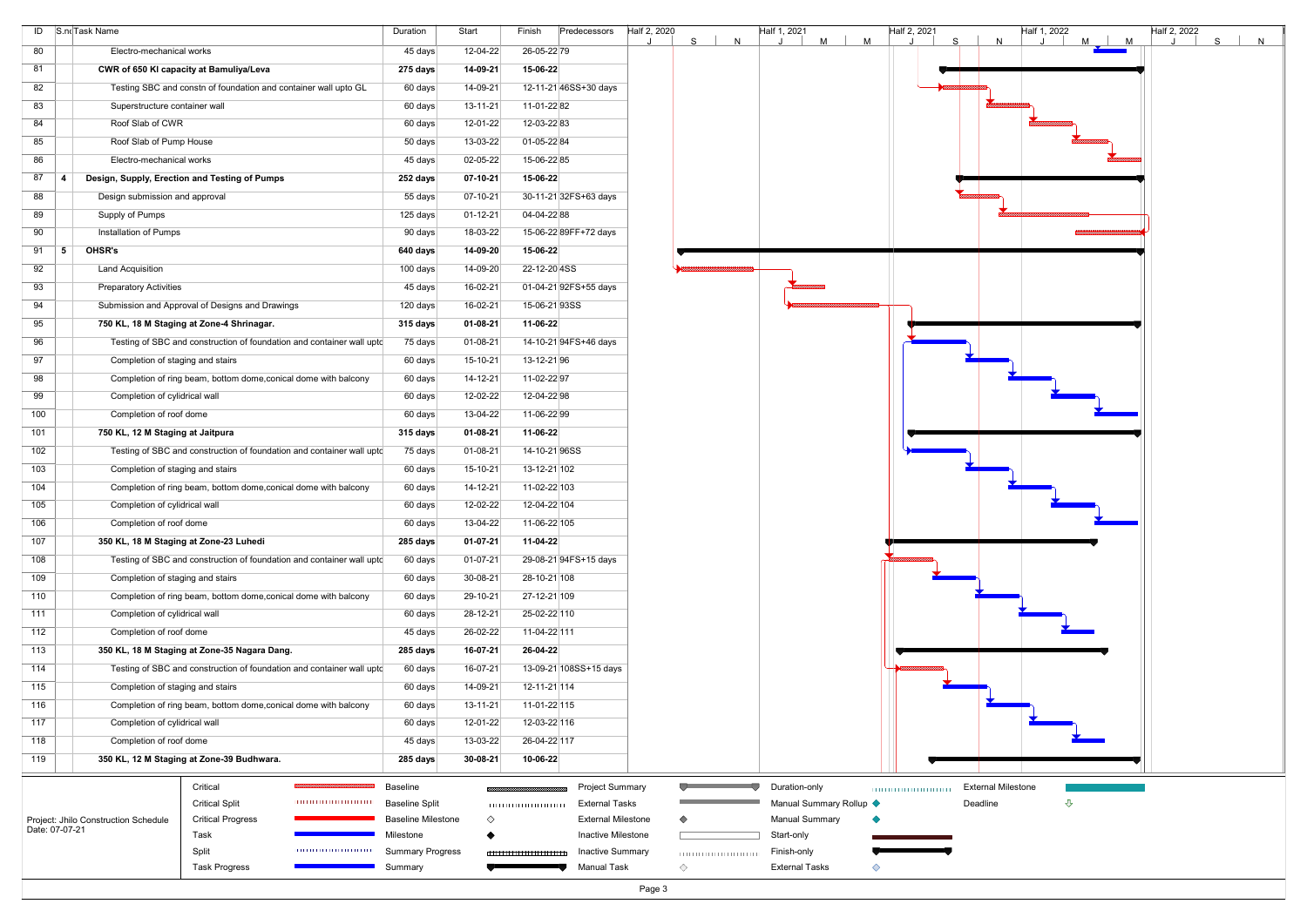| ID             | S.noTask Name                                                            | Duration                               | Start          | Finish<br>Predecessors |                                                 | Half 2, 2020 |   |              | Half 1, 2021                        |   |   | Half 2, 2021 |   |       |
|----------------|--------------------------------------------------------------------------|----------------------------------------|----------------|------------------------|-------------------------------------------------|--------------|---|--------------|-------------------------------------|---|---|--------------|---|-------|
| 120            | Testing of SBC and construction of foundation and container wall upto    | 60 days                                | 30-08-21       | 28-10-21 114SS+45 days |                                                 |              | S | $\mathsf{N}$ |                                     | M | M |              | S |       |
| 121            | Completion of staging and stairs                                         | 60 days                                | 29-10-21       | 27-12-21 120           |                                                 |              |   |              |                                     |   |   |              |   |       |
| 122            | Completion of ring beam, bottom dome, conical dome with balcony          | 60 days                                | 28-12-21       | 25-02-22 121           |                                                 |              |   |              |                                     |   |   |              |   |       |
| 123            | Completion of cylidrical wall                                            | 60 days                                | 26-02-22       | 26-04-22 122           |                                                 |              |   |              |                                     |   |   |              |   |       |
| 124            | Completion of roof dome                                                  | 45 days                                | 27-04-22       | 10-06-22 123           |                                                 |              |   |              |                                     |   |   |              |   |       |
| 125            | 350 KL, 10 M Staging at Zone-13 Tolasoyam                                | 285 days                               | 01-07-21       | 11-04-22               |                                                 |              |   |              |                                     |   |   |              |   |       |
| 126            | Testing of SBC and construction of foundation and container wall upto    | 60 days                                | 01-07-21       | 29-08-21 108SS         |                                                 |              |   |              |                                     |   |   |              |   |       |
| 127            | Completion of staging and stairs                                         | 60 days                                | 30-08-21       | 28-10-21 126           |                                                 |              |   |              |                                     |   |   |              |   |       |
| 128            | Completion of ring beam, bottom dome, conical dome with balcony          | 60 days                                | 29-10-21       | 27-12-21 127           |                                                 |              |   |              |                                     |   |   |              |   |       |
| 129            | Completion of cylidrical wall                                            | 60 days                                | 28-12-21       | 25-02-22 128           |                                                 |              |   |              |                                     |   |   |              |   |       |
| 130            | Completion of roof dome                                                  | 45 days                                | 26-02-22       | 11-04-22 129           |                                                 |              |   |              |                                     |   |   |              |   |       |
| 131            | 350 KL, 10 M Staging at Mudhari                                          | 285 days                               | 05-08-21       | 16-05-22               |                                                 |              |   |              |                                     |   |   |              |   |       |
| 132            | Testing of SBC and construction of foundation and container wall upto    | 60 days                                | 05-08-21       | 03-10-21 114SS+20 days |                                                 |              |   |              |                                     |   |   |              |   |       |
| 133            | Completion of staging and stairs                                         | 60 days                                | 04-10-21       | 02-12-21 132           |                                                 |              |   |              |                                     |   |   |              |   |       |
| 134            | Completion of ring beam, bottom dome, conical dome with balcony          | 60 days                                | 03-12-21       | 31-01-22 133           |                                                 |              |   |              |                                     |   |   |              |   |       |
| 135            | Completion of cylidrical wall                                            | 60 days                                | $01-02-22$     | 01-04-22 134           |                                                 |              |   |              |                                     |   |   |              |   |       |
| 136            | Completion of roof dome                                                  | 45 days                                | $02 - 04 - 22$ | 16-05-22 135           |                                                 |              |   |              |                                     |   |   |              |   |       |
| 137            |                                                                          |                                        |                |                        |                                                 |              |   |              |                                     |   |   |              |   |       |
|                | 300 KL, 20 M Staging at Zone-7 Basora.                                   | 270 days                               | 01-07-21       | 27-03-22               |                                                 |              |   |              |                                     |   |   |              |   |       |
| 138            | Testing of SBC and construction of foundation and container wall upto    | 60 days                                | 01-07-21       | 29-08-21 126SS         |                                                 |              |   |              |                                     |   |   |              |   |       |
| 139            | Completion of staging and stairs                                         | 60 days                                | 30-08-21       | 28-10-21 138           |                                                 |              |   |              |                                     |   |   |              |   |       |
| 140            | Completion of ring beam, bottom dome, conical dome with balcony          | 60 days                                | 29-10-21       | 27-12-21 139           |                                                 |              |   |              |                                     |   |   |              |   |       |
| 141            | Completion of cylidrical wall                                            | 45 days                                | 28-12-21       | 10-02-22 140           |                                                 |              |   |              |                                     |   |   |              |   |       |
| 142            | Completion of roof dome                                                  | 45 days                                | $11-02-22$     | 27-03-22 141           |                                                 |              |   |              |                                     |   |   |              |   |       |
| 143            | 300 KL, 18 M Staging at Zone-2 Dikwaha                                   | 270 days                               | $01 - 07 - 21$ | 27-03-22               |                                                 |              |   |              |                                     |   |   |              |   |       |
| 144            | Testing of SBC and construction of foundation and container wall upto    | 60 days                                | 01-07-21       | 29-08-21 138SS         |                                                 |              |   |              |                                     |   |   |              |   |       |
| 145            | Completion of staging and stairs                                         | 60 days                                | 30-08-21       | 28-10-21 144           |                                                 |              |   |              |                                     |   |   |              |   |       |
| 146            | Completion of ring beam, bottom dome, conical dome with balcony          | 60 days                                | 29-10-21       | 27-12-21 145           |                                                 |              |   |              |                                     |   |   |              |   |       |
| 147            | Completion of cylidrical wall                                            | 45 days                                | 28-12-21       | 10-02-22 146           |                                                 |              |   |              |                                     |   |   |              |   |       |
| 148            | Completion of roof dome                                                  | 45 days                                | 11-02-22       | 27-03-22 147           |                                                 |              |   |              |                                     |   |   |              |   |       |
| 149            | 300 KL, 18 M Staging at Zone-41 Dhawarra/Dharampura,                     | 270 days                               | 30-08-21       | 26-05-22               |                                                 |              |   |              |                                     |   |   |              |   |       |
| 150            | Testing of SBC and construction of foundation and container wall upto    | 60 days                                | 30-08-21       | 28-10-21 120SS         |                                                 |              |   |              |                                     |   |   |              |   |       |
| 151            | Completion of staging and stairs                                         | 60 days                                | 29-10-21       | 27-12-21 150           |                                                 |              |   |              |                                     |   |   |              |   |       |
| 152            | Completion of ring beam, bottom dome, conical dome with balcony          | 60 days                                | 28-12-21       | 25-02-22 151           |                                                 |              |   |              |                                     |   |   |              |   |       |
| 153            | Completion of cylidrical wall                                            | 45 days                                | 26-02-22       | 11-04-22 152           |                                                 |              |   |              |                                     |   |   |              |   |       |
| 154            | Completion of roof dome                                                  | 45 days                                | 12-04-22       | 26-05-22 153           |                                                 |              |   |              |                                     |   |   |              |   |       |
| 155            | 300 KL, 16 M Staging at Zone-27 Mahua Bandh                              | 270 days                               | 01-07-21       | 27-03-22               |                                                 |              |   |              |                                     |   |   |              |   |       |
| 156            | Testing of SBC and construction of foundation and container wall upto    | 60 days                                | 01-07-21       | 29-08-21 144SS         |                                                 |              |   |              |                                     |   |   |              |   |       |
| 157            | Completion of staging and stairs                                         | 60 days                                | 30-08-21       | 28-10-21 156           |                                                 |              |   |              |                                     |   |   |              |   |       |
| 158            | Completion of ring beam, bottom dome, conical dome with balcony          | 60 days                                | 29-10-21       | 27-12-21 157           |                                                 |              |   |              |                                     |   |   |              |   |       |
| 159            | Completion of cylidrical wall                                            | 45 days                                | 28-12-21       | 10-02-22 158           |                                                 |              |   |              |                                     |   |   |              |   |       |
|                |                                                                          |                                        |                |                        |                                                 |              |   |              |                                     |   |   |              |   |       |
|                | Critical                                                                 | <b>Baseline</b>                        |                |                        | <b>Project Summary</b>                          |              |   |              | Duration-only                       |   |   |              |   | Exter |
|                | <b>Critical Split</b><br>,,,,,,,,,,,,,,,,,,,,,,,,,,                      | <b>Baseline Split</b>                  |                |                        | <b>External Tasks</b>                           |              |   |              | Manual Summary Rollup ♦             |   |   |              |   | Dead  |
| Date: 07-07-21 | <b>Critical Progress</b><br>Project: Jhilo Construction Schedule<br>Task | <b>Baseline Milestone</b><br>Milestone | ◇              |                        | <b>External Milestone</b><br>Inactive Milestone |              |   |              | <b>Manual Summary</b><br>Start-only |   |   |              |   |       |
|                | Split                                                                    | <b>Summary Progress</b>                |                |                        | <b>Inactive Summary</b>                         |              |   |              | Finish-only                         |   |   |              |   |       |
|                | <b>Task Progress</b>                                                     | Summary                                |                | <b>Manual Task</b>     |                                                 | ◇            |   |              | <b>External Tasks</b>               |   |   |              |   |       |
|                |                                                                          |                                        |                |                        |                                                 | Page 4       |   |              |                                     |   |   |              |   |       |
|                |                                                                          |                                        |                |                        |                                                 |              |   |              |                                     |   |   |              |   |       |

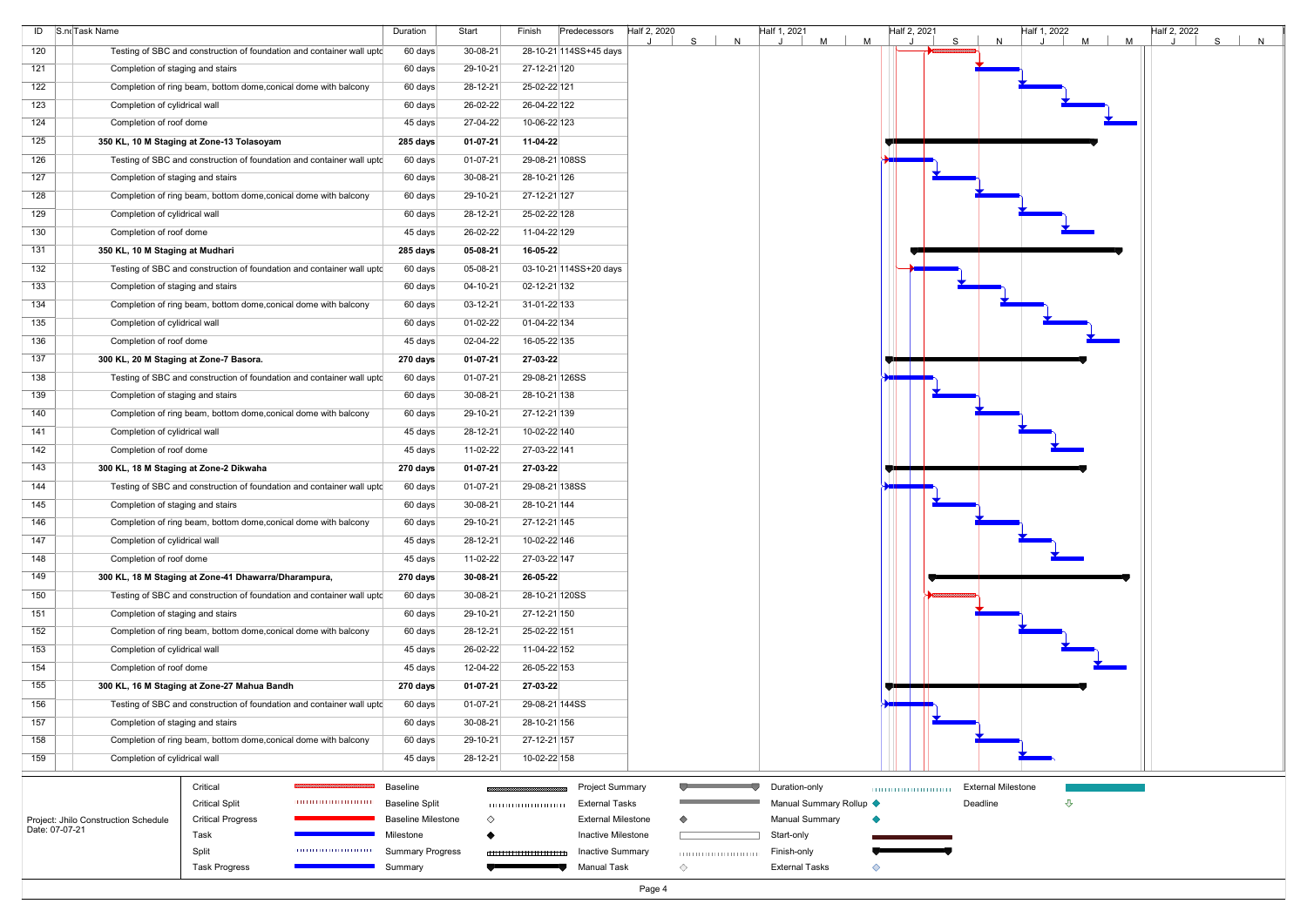| ID S.noTask Name |                                                                       | Duration                                 | Start          | Predecessors<br>Half 2, 2020<br>Finish               | S. | N | Half 1, 2021<br>M                        | M | Half 2, 2021<br>S<br>N                | Half 1, 2022<br>M<br>M | Half 2, 2022<br>S | N |
|------------------|-----------------------------------------------------------------------|------------------------------------------|----------------|------------------------------------------------------|----|---|------------------------------------------|---|---------------------------------------|------------------------|-------------------|---|
| 160              | Completion of roof dome                                               | 45 days                                  | 11-02-22       | 27-03-22 159                                         |    |   |                                          |   |                                       |                        |                   |   |
| 161              | 300 KL, 10 M Staging at Zone-12 Bilkhi                                | 270 days                                 | 19-09-21       | 15-06-22                                             |    |   |                                          |   |                                       |                        |                   |   |
| 162              | Testing of SBC and construction of foundation and container wall uptc | 60 days                                  | 19-09-21       | 17-11-21 150SS+20 days                               |    |   |                                          |   |                                       |                        |                   |   |
| 163              | Completion of staging and stairs                                      | 60 days                                  | $18 - 11 - 21$ | 16-01-22 162                                         |    |   |                                          |   |                                       |                        |                   |   |
| 164              | Completion of ring beam, bottom dome, conical dome with balcony       | 60 days                                  | 17-01-22       | 17-03-22 163                                         |    |   |                                          |   |                                       |                        |                   |   |
| 165              | Completion of cylidrical wall                                         | 45 days                                  | 18-03-22       | 01-05-22 164                                         |    |   |                                          |   |                                       |                        |                   |   |
| 166              | Completion of roof dome                                               | 45 days                                  | 02-05-22       | 15-06-22 165                                         |    |   |                                          |   |                                       |                        |                   |   |
| 167              | 300 KL, 10 M Staging at Zone-30 Bamuliya/Leva                         | 270 days                                 | $30 - 08 - 21$ | 26-05-22                                             |    |   |                                          |   |                                       |                        |                   |   |
| 168              | Testing of SBC and construction of foundation and container wall upto | 60 days                                  | 30-08-21       | 28-10-21 150SS                                       |    |   |                                          |   |                                       |                        |                   |   |
| 169              | Completion of staging and stairs                                      | 60 days                                  | 29-10-21       | 27-12-21 168                                         |    |   |                                          |   |                                       |                        |                   |   |
| 170              | Completion of ring beam, bottom dome, conical dome with balcony       | 60 days                                  | 28-12-21       | 25-02-22 169                                         |    |   |                                          |   |                                       |                        |                   |   |
| 171              | Completion of cylidrical wall                                         | 45 days                                  | 26-02-22       | 11-04-22 170                                         |    |   |                                          |   |                                       |                        |                   |   |
| 172              | Completion of roof dome                                               | 45 days                                  | 12-04-22       | 26-05-22 171                                         |    |   |                                          |   |                                       |                        |                   |   |
| 173              | 250 KL, 20 M Staging at Zone-5 Bhandara.                              | 240 days                                 | $01 - 07 - 21$ | 25-02-22                                             |    |   |                                          |   |                                       |                        |                   |   |
| 174              | Testing of SBC and construction of foundation and container wall upto | 60 days                                  | $01-07-21$     | 29-08-21 156SS                                       |    |   |                                          |   |                                       |                        |                   |   |
| 175              | Completion of staging and stairs                                      | 45 days                                  | 30-08-21       | 13-10-21 174                                         |    |   |                                          |   |                                       |                        |                   |   |
| 176              | Completion of ring beam, bottom dome, conical dome with balcony       | 45 days                                  | $14 - 10 - 21$ | 27-11-21 175                                         |    |   |                                          |   |                                       |                        |                   |   |
| 177              | Completion of cylidrical wall                                         | 45 days                                  | 28-11-21       | 11-01-22 176                                         |    |   |                                          |   |                                       |                        |                   |   |
| 178              | Completion of roof dome                                               | 45 days                                  | 12-01-22       | 25-02-22 177                                         |    |   |                                          |   |                                       |                        |                   |   |
| 179              | 250 KL, 18 M Staging at Zone-24 Atrar Maf                             | 240 days                                 | $01 - 07 - 21$ | 25-02-22                                             |    |   |                                          |   |                                       |                        |                   |   |
| 180              | Testing of SBC and construction of foundation and container wall upto | 60 days                                  | $01-07-21$     | 29-08-21 174SS                                       |    |   |                                          |   |                                       |                        |                   |   |
| 181              | Completion of staging and stairs                                      | 45 days                                  | $30 - 08 - 21$ | 13-10-21 180                                         |    |   |                                          |   |                                       |                        |                   |   |
| 182              | Completion of ring beam, bottom dome, conical dome with balcony       | 45 days                                  | $14 - 10 - 21$ | 27-11-21 181                                         |    |   |                                          |   |                                       |                        |                   |   |
| 183              | Completion of cylidrical wall                                         | 45 days                                  | 28-11-21       | 11-01-22 182                                         |    |   |                                          |   |                                       |                        |                   |   |
| 184              | Completion of roof dome                                               | 45 days                                  | 12-01-22       | 25-02-22 183                                         |    |   |                                          |   |                                       |                        |                   |   |
| 185              | 250 KL, 16 M Staging at Digaria                                       | 240 days                                 | 19-09-21       | 16-05-22                                             |    |   |                                          |   |                                       |                        |                   |   |
| 186              | Testing of SBC and construction of foundation and container wall upto | 60 days                                  | 19-09-21       | 17-11-21 162SS                                       |    |   |                                          |   |                                       |                        |                   |   |
| 187              | Completion of staging and stairs                                      | 45 days                                  | $18 - 11 - 21$ | 01-01-22 186                                         |    |   |                                          |   |                                       |                        |                   |   |
| 188              | Completion of ring beam, bottom dome, conical dome with balcony       | 45 days                                  | $02 - 01 - 22$ | 15-02-22 187                                         |    |   |                                          |   |                                       |                        |                   |   |
| 189              | Completion of cylidrical wall                                         | 45 days                                  | 16-02-22       | 01-04-22 188                                         |    |   |                                          |   |                                       |                        |                   |   |
| 190              | Completion of roof dome                                               | 45 days                                  | 02-04-22       | 16-05-22 189                                         |    |   |                                          |   |                                       |                        |                   |   |
| 191              | 200 KL, 18 M Staging atZone-34 Ari.                                   | 225 days                                 | 26-09-21       | 08-05-22                                             |    |   |                                          |   |                                       |                        |                   |   |
| 192              | Testing of SBC and construction of foundation and container wall upto | 45 days                                  | 26-09-21       | 09-11-21 186SS+7 days                                |    |   |                                          |   |                                       |                        |                   |   |
| 193              | Completion of staging and stairs                                      | 45 days                                  | $10-11-21$     | 24-12-21 192                                         |    |   |                                          |   |                                       |                        |                   |   |
| 194              | Completion of ring beam, bottom dome, conical dome with balcony       | 45 days                                  | 25-12-21       | 07-02-22 193                                         |    |   |                                          |   |                                       |                        |                   |   |
| 195              | Completion of cylidrical wall                                         | 45 days                                  | 08-02-22       | 24-03-22 194                                         |    |   |                                          |   |                                       |                        |                   |   |
| 196              | Completion of roof dome                                               | 45 days                                  | 25-03-22       | 08-05-22 195                                         |    |   |                                          |   |                                       |                        |                   |   |
| 197              | 200 KL, 15 M Staging at Zone-28 Kaithaura / Akauni                    | 225 days                                 | $01 - 07 - 21$ | 10-02-22                                             |    |   |                                          |   |                                       |                        |                   |   |
| 198              | Testing of SBC and construction of foundation and container wall upto | 45 days                                  | $01-07-21$     | 14-08-21 180SS                                       |    |   |                                          |   |                                       |                        |                   |   |
| 199              | Completion of staging and stairs                                      | 45 days                                  | 15-08-21       | 28-09-21 198                                         |    |   |                                          |   |                                       |                        |                   |   |
|                  |                                                                       |                                          |                |                                                      |    |   |                                          |   |                                       |                        |                   |   |
|                  | Critical<br><b>Critical Split</b>                                     | <b>Baseline</b><br><b>Baseline Split</b> |                | <b>Project Summary</b><br><b>External Tasks</b>      |    |   | Duration-only<br>Manual Summary Rollup < |   | <b>External Milestone</b><br>Deadline | ⇩                      |                   |   |
|                  | <b>Critical Progress</b><br>Project: Jhilo Construction Schedule      | <b>Baseline Milestone</b>                | ♦              | <b>External Milestone</b>                            |    |   | <b>Manual Summary</b>                    |   |                                       |                        |                   |   |
| Date: 07-07-21   | Task                                                                  | Milestone                                |                | Inactive Milestone                                   |    |   | Start-only                               |   |                                       |                        |                   |   |
|                  | Split                                                                 | <b>Summary Progress</b>                  |                | <b>Inactive Summary</b><br>,,,,,,,,,,,,,,,,,,,,,,,,, |    |   | Finish-only                              |   |                                       |                        |                   |   |
|                  | <b>Task Progress</b>                                                  | Summary                                  |                | Manual Task                                          | ◇  |   | <b>External Tasks</b>                    | ◇ |                                       |                        |                   |   |
|                  |                                                                       |                                          |                | Page 5                                               |    |   |                                          |   |                                       |                        |                   |   |

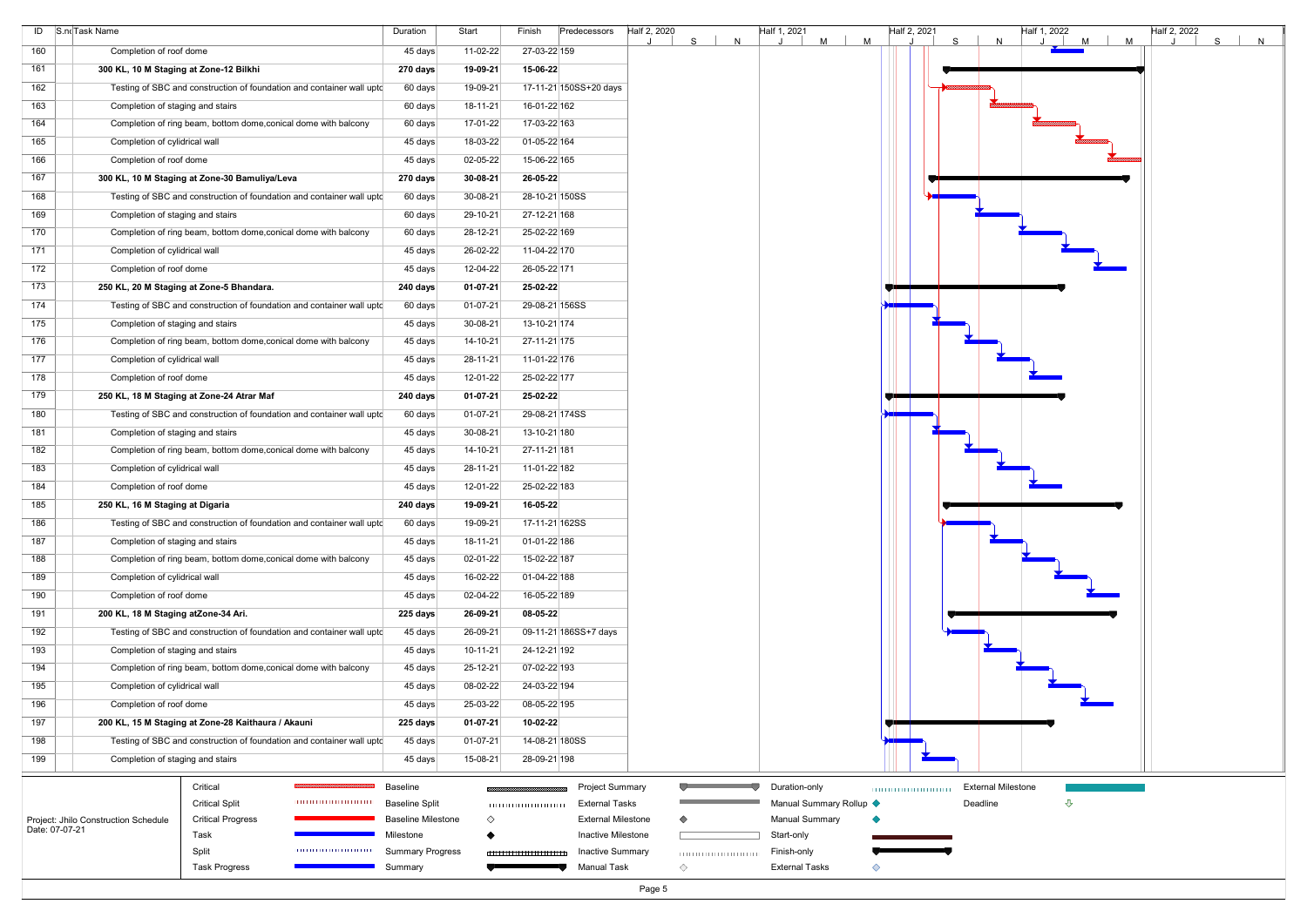| ID S.no Task Name |                                                                          | Duration                               | Start          | Predecessors<br>Finish                               | Half 2, 2020<br>S. | N | Half 1, 2021<br>M                   | Half 2, 2021<br>M | N                         | Half 1, 2022 | M<br>M | Half 2, 2022 | S<br>N |
|-------------------|--------------------------------------------------------------------------|----------------------------------------|----------------|------------------------------------------------------|--------------------|---|-------------------------------------|-------------------|---------------------------|--------------|--------|--------------|--------|
| 200               | Completion of ring beam, bottom dome, conical dome with balcony          | 45 days                                | 29-09-21       | 12-11-21 199                                         |                    |   |                                     |                   |                           |              |        |              |        |
| 201               | Completion of cylidrical wall                                            | 45 days                                | $13 - 11 - 21$ | 27-12-21 200                                         |                    |   |                                     |                   |                           |              |        |              |        |
| 202               | Completion of roof dome                                                  | 45 days                                | 28-12-21       | 10-02-22 201                                         |                    |   |                                     |                   |                           |              |        |              |        |
| 203               | 200 KL, 10 M Staging at Zone-14 Swasa Maf                                | 225 days                               | $01 - 08 - 21$ | 13-03-22                                             |                    |   |                                     |                   |                           |              |        |              |        |
| 204               | Testing of SBC and construction of foundation and container wall upto    | 45 days                                | $01 - 08 - 21$ | 14-09-21 198SS+31 days                               |                    |   |                                     |                   |                           |              |        |              |        |
| 205               | Completion of staging and stairs                                         | 45 days                                | 15-09-21       | 29-10-21 204                                         |                    |   |                                     |                   |                           |              |        |              |        |
| 206               | Completion of ring beam, bottom dome, conical dome with balcony          | 45 days                                | $30-10-21$     | 13-12-21 205                                         |                    |   |                                     |                   |                           |              |        |              |        |
| 207               | Completion of cylidrical wall                                            | 45 days                                | $14 - 12 - 21$ | 27-01-22 206                                         |                    |   |                                     |                   |                           |              |        |              |        |
| 208               | Completion of roof dome                                                  | 45 days                                | 28-01-22       | 13-03-22 207                                         |                    |   |                                     |                   |                           |              |        |              |        |
| 209               | 150 KL, 15 M Staging at Zone-18 Thathewra                                | 195 days                               | 18-08-21       | 28-02-22                                             |                    |   |                                     |                   |                           |              |        |              |        |
| 210               | Testing of SBC and construction of foundation and container wall upto    | 45 days                                | 18-08-21       | 01-10-21 132SS+13 days                               |                    |   |                                     |                   |                           |              |        |              |        |
| 211               | Completion of staging and stairs                                         | 45 days                                | $02 - 10 - 21$ | 15-11-21 210                                         |                    |   |                                     |                   |                           |              |        |              |        |
| 212               | Completion of ring beam, bottom dome, conical dome with balcony          | 45 days                                | $16 - 11 - 21$ | 30-12-21 211                                         |                    |   |                                     |                   |                           |              |        |              |        |
| 213               | Completion of cylidrical wall                                            | 30 days                                | $31 - 12 - 21$ | 29-01-22 212                                         |                    |   |                                     |                   |                           |              |        |              |        |
| 214               | Completion of roof dome                                                  | 30 days                                | 30-01-22       | 28-02-22 213                                         |                    |   |                                     |                   |                           |              |        |              |        |
|                   |                                                                          |                                        |                |                                                      |                    |   |                                     |                   |                           |              |        |              |        |
| 215               | 150 KL, 12 M Staging at Zone-10 Rahelia                                  | 195 days                               | $30-07-21$     | 09-02-22                                             |                    |   |                                     |                   |                           |              |        |              |        |
| 216               | Testing of SBC and construction of foundation and container wall upto    | 45 days                                | 30-07-21       | 12-09-21 114SS+14 days                               |                    |   |                                     |                   |                           |              |        |              |        |
| 217               | Completion of staging and stairs                                         | 45 days                                | 13-09-21       | 27-10-21 216                                         |                    |   |                                     |                   |                           |              |        |              |        |
| 218               | Completion of ring beam, bottom dome, conical dome with balcony          | 45 days                                | 28-10-21       | 11-12-21 217                                         |                    |   |                                     |                   |                           |              |        |              |        |
| 219               | Completion of cylidrical wall                                            | 30 days                                | $12 - 12 - 21$ | 10-01-22 218                                         |                    |   |                                     |                   |                           |              |        |              |        |
| 220               | Completion of roof dome                                                  | 30 days                                | 11-01-22       | 09-02-22 219                                         |                    |   |                                     |                   |                           |              |        |              |        |
| 221               | 150 KL, 10 M Staging at Pach Pahra                                       | 195 days                               | $01 - 09 - 21$ | 14-03-22                                             |                    |   |                                     |                   |                           |              |        |              |        |
| 222               | Testing of SBC and construction of foundation and container wall uptc    | 45 days                                | $01-09-21$     | 15-10-21 204SS+31 days                               |                    |   |                                     |                   |                           |              |        |              |        |
| 223               | Completion of staging and stairs                                         | 45 days                                | 16-10-21       | 29-11-21 222                                         |                    |   |                                     |                   |                           |              |        |              |        |
| 224               | Completion of ring beam, bottom dome, conical dome with balcony          | 45 days                                | $30-11-21$     | 13-01-22 223                                         |                    |   |                                     |                   |                           |              |        |              |        |
| 225               | Completion of cylidrical wall                                            | 30 days                                | 14-01-22       | 12-02-22 224                                         |                    |   |                                     |                   |                           |              |        |              |        |
| 226               | Completion of roof dome                                                  | 30 days                                | 13-02-22       | 14-03-22 225                                         |                    |   |                                     |                   |                           |              |        |              |        |
| 227               | 100 KL, 18 M Staging at Zone-25 Dudhaiya                                 | 165 days                               | $01 - 10 - 21$ | 14-03-22                                             |                    |   |                                     |                   |                           |              |        |              |        |
| 228               | Testing of SBC and construction of foundation and container wall upto    | 45 days                                | $01 - 10 - 21$ | 14-11-21 222SS+30 days                               |                    |   |                                     |                   |                           |              |        |              |        |
| 229               | Completion of staging and stairs                                         | 30 days                                | $15 - 11 - 21$ | 14-12-21 228                                         |                    |   |                                     |                   |                           |              |        |              |        |
| 230               | Completion of ring beam, bottom dome, conical dome with balcony          | 30 days                                | 15-12-21       | 13-01-22 229                                         |                    |   |                                     |                   |                           |              |        |              |        |
| 231               | Completion of cylidrical wall                                            | 30 days                                | 14-01-22       | 12-02-22 230                                         |                    |   |                                     |                   |                           |              |        |              |        |
| 232               | Completion of roof dome                                                  | 30 days                                | 13-02-22       | 14-03-22 231                                         |                    |   |                                     |                   |                           |              |        |              |        |
| 233               | 100 KL, 12 M Staging at Zone-40 Ghaghaura.                               | 165 days                               | 29-08-21       | 09-02-22                                             |                    |   |                                     |                   |                           |              |        |              |        |
| 234               | Testing of SBC and construction of foundation and container wall upto    | 45 days                                | 29-08-21       | 12-10-21 216SS+30 days                               |                    |   |                                     |                   |                           |              |        |              |        |
| 235               | Completion of staging and stairs                                         | 30 days                                | $13 - 10 - 21$ | 11-11-21 234                                         |                    |   |                                     |                   |                           |              |        |              |        |
| 236               | Completion of ring beam, bottom dome, conical dome with balcony          | 30 days                                | $12 - 11 - 21$ | 11-12-21 235                                         |                    |   |                                     |                   |                           |              |        |              |        |
| 237               | Completion of cylidrical wall                                            | 30 days                                | $12 - 12 - 21$ | 10-01-22 236                                         |                    |   |                                     |                   |                           |              |        |              |        |
| 238               | Completion of roof dome                                                  | 30 days                                | 11-01-22       | 09-02-22 237                                         |                    |   |                                     |                   |                           |              |        |              |        |
| 239               | 100 KL, 10 M Staging at Zone-42 Narwara                                  | 165 days                               | 29-08-21       | 09-02-22                                             |                    |   |                                     |                   |                           |              |        |              |        |
|                   |                                                                          |                                        |                |                                                      |                    |   |                                     |                   |                           |              |        |              |        |
|                   | Critical                                                                 | <b>Baseline</b>                        |                | <b>Project Summary</b>                               |                    |   | Duration-only                       |                   | <b>External Milestone</b> |              |        |              |        |
|                   | <b>Critical Split</b><br>,,,,,,,,,,,,,,,,,,,,,,,,,,                      | <b>Baseline Split</b>                  |                | <b>External Tasks</b>                                |                    |   | Manual Summary Rollup <             |                   | Deadline                  | ⇩            |        |              |        |
| Date: 07-07-21    | <b>Critical Progress</b><br>Project: Jhilo Construction Schedule<br>Task | <b>Baseline Milestone</b><br>Milestone | ♦              | <b>External Milestone</b><br>Inactive Milestone      |                    |   | <b>Manual Summary</b><br>Start-only |                   |                           |              |        |              |        |
|                   | Split                                                                    | <b>Summary Progress</b>                |                | <b>Inactive Summary</b><br>,,,,,,,,,,,,,,,,,,,,,,,,, |                    |   | Finish-only                         |                   |                           |              |        |              |        |
|                   | <b>Task Progress</b>                                                     | Summary                                |                | Manual Task                                          | ◇                  |   | <b>External Tasks</b>               | ◇                 |                           |              |        |              |        |
|                   |                                                                          |                                        |                |                                                      | Page 6             |   |                                     |                   |                           |              |        |              |        |

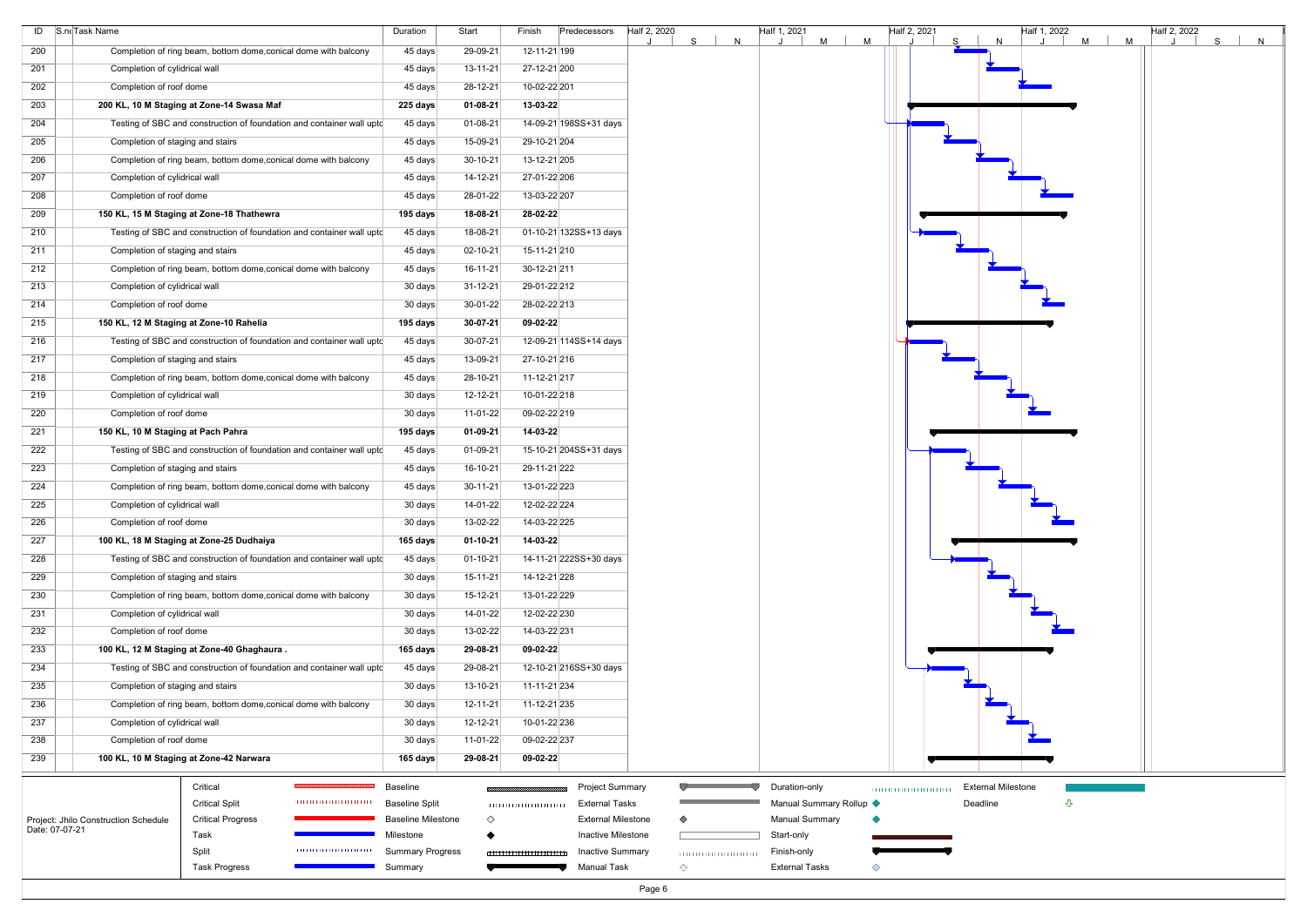| M<br>S<br>29-08-21<br>240<br>Testing of SBC and construction of foundation and container wall upto<br>45 days<br>12-10-21 234SS<br>Completion of staging and stairs<br>30 days<br>13-10-21<br>11-11-21 240<br>241<br>Completion of ring beam, bottom dome, conical dome with balcony<br>30 days<br>$12 - 11 - 21$<br>11-12-21 241<br>242<br>12-12-21<br>243<br>30 days<br>10-01-22 242<br>Completion of cylidrical wall<br>244<br>Completion of roof dome<br>30 days<br>11-01-22<br>09-02-22 243<br>245<br>100 KL, 10 M Staging at Zone-43 Sigaun<br>165 days<br>18-09-21<br>$01-03-22$<br>Testing of SBC and construction of foundation and container wall upto<br>45 days<br>18-09-21<br>01-11-21 240SS+20 days<br>246<br>01-12-21 246<br>247<br>Completion of staging and stairs<br>30 days<br>$02 - 11 - 21$<br>248<br>30 days<br>$02 - 12 - 21$<br>31-12-21 247<br>Completion of ring beam, bottom dome, conical dome with balcony<br>249<br>Completion of cylidrical wall<br>$01 - 01 - 22$<br>30-01-22 248<br>30 days<br>250<br>Completion of roof dome<br>$31-01-22$<br>01-03-22 249<br>30 days<br>251<br>100 KL, 10 M Staging at Chittarwara<br>$05-09-21$<br>16-02-22<br>165 days<br>05-09-21<br>252<br>Testing of SBC and construction of foundation and container wall upto<br>45 days<br>19-10-21 240SS+7 days<br>253<br>Completion of staging and stairs<br>30 days<br>$20 - 10 - 21$<br>18-11-21 252<br>254<br>Completion of ring beam, bottom dome, conical dome with balcony<br>30 days<br>19-11-21<br>18-12-21 253<br>17-01-22 254<br>255<br>Completion of cylidrical wall<br>30 days<br>$19-12-21$<br>256<br>Completion of roof dome<br>30 days<br>18-01-22<br>16-02-22 255<br>257<br>75 KL, 10 M Staging, atZone-22 Karpahariya<br>150 days<br>$05-09-21$<br>$01 - 02 - 22$<br>258<br>05-09-21<br>04-10-21 252SS<br>Testing of SBC and construction of foundation and container wall upto<br>30 days<br>$05-10-21$<br>259<br>Completion of staging and stairs<br>30 days<br>03-11-21 258<br>260<br>04-11-21<br>Completion of ring beam, bottom dome, conical dome with balcony<br>30 days<br>03-12-21 259<br>261<br>30 days<br>$04 - 12 - 21$<br>02-01-22 260<br>Completion of cylidrical wall<br>262<br>Completion of roof dome<br>03-01-22<br>01-02-22 261<br>30 days<br>263<br>50 KL, 10 M Staging, at Zone-31 Saithwara.<br>150 days<br>25-09-21<br>21-02-22<br>264<br>Testing of SBC and construction of foundation and container wall upto<br>30 days<br>25-09-21<br>24-10-21 258SS+20 days<br>265<br>Completion of staging and stairs<br>30 days<br>25-10-21<br>23-11-21 264<br>266<br>24-11-21<br>23-12-21 265<br>Completion of ring beam, bottom dome, conical dome with balcony<br>30 days<br>$24 - 12 - 21$<br>22-01-22 266<br>267<br>Completion of cylidrical wall<br>30 days<br>268<br>Completion of roof dome<br>23-01-22<br>21-02-22 267<br>30 days<br>269<br><b>Pipeline works</b><br>20-12-20<br>12-06-22<br>540 days<br>Submission and Approval of Hydraulic Designs and Drawings<br>20-12-20<br>07-07-21 7SS+45 days<br>270<br>200 days<br>18-02-21<br>271<br>Pipe Delivery at Site after inspection<br>450 days<br>13-05-22 270SS+60 days<br>272<br>15-07-21<br>30-05-22<br><b>Laying and Jointing</b><br>320 days<br>02-08-21<br>273<br>DI Pipe Laying<br>300 days<br>28-05-22 271SS+165 days<br>274<br>15-07-21<br><b>HDPE Pipe Laying</b><br>320 days<br>30-05-22 270FS+7 days<br>275<br><b>GI Pipe Laying</b><br>$01-01-22$<br>25-05-22 273SS+152 days<br>145 days<br><b>Sectional Testing</b><br>16-09-21<br>276<br>270 days<br>12-06-22 273SS+45 days<br>277<br><b>Supply of Sluice and Scour Valves</b><br>$01 - 10 - 21$<br>18-05-22<br>230 days<br>∣ 8.<br>$01 - 10 - 21$<br>27-02-22 273SS+60 days<br>278<br>Supply<br>150 days<br>279<br>Erection<br>200 days<br>$31 - 10 - 21$<br>18-05-22 278SS+30 days<br>Critical<br><b>Project Summary</b><br>Baseline<br>Duration-only<br><b>External Milestone</b><br><b>Critical Split</b><br>,,,,,,,,,,,,,,,,,,,,,,,,,<br>Manual Summary Rollup <<br>Deadline<br><b>Baseline Split</b><br>External Tasks<br>⇩<br>Project: Jhilo Construction Schedule<br><b>Critical Progress</b><br><b>Baseline Milestone</b><br>♦<br><b>External Milestone</b><br><b>Manual Summary</b><br>Date: 07-07-21<br>Task<br>Inactive Milestone<br>Start-only<br>Milestone<br>Split<br><b>Summary Progress</b><br><b>Inactive Summary</b><br>Finish-only<br>1111111111111111111111111<br><b>Manual Task</b><br><b>Task Progress</b><br>◇<br><b>External Tasks</b><br>Summary<br>◇<br>Page 7 | ID S.no Task Name | Duration | Start | Predecessors<br>Finish | Half 2, 2020<br>S | Half 1, 2021<br>M | Half 2, 2021<br>M | N | Half 1, 2022<br>M | Half 2, 2022<br>S |   |
|-------------------------------------------------------------------------------------------------------------------------------------------------------------------------------------------------------------------------------------------------------------------------------------------------------------------------------------------------------------------------------------------------------------------------------------------------------------------------------------------------------------------------------------------------------------------------------------------------------------------------------------------------------------------------------------------------------------------------------------------------------------------------------------------------------------------------------------------------------------------------------------------------------------------------------------------------------------------------------------------------------------------------------------------------------------------------------------------------------------------------------------------------------------------------------------------------------------------------------------------------------------------------------------------------------------------------------------------------------------------------------------------------------------------------------------------------------------------------------------------------------------------------------------------------------------------------------------------------------------------------------------------------------------------------------------------------------------------------------------------------------------------------------------------------------------------------------------------------------------------------------------------------------------------------------------------------------------------------------------------------------------------------------------------------------------------------------------------------------------------------------------------------------------------------------------------------------------------------------------------------------------------------------------------------------------------------------------------------------------------------------------------------------------------------------------------------------------------------------------------------------------------------------------------------------------------------------------------------------------------------------------------------------------------------------------------------------------------------------------------------------------------------------------------------------------------------------------------------------------------------------------------------------------------------------------------------------------------------------------------------------------------------------------------------------------------------------------------------------------------------------------------------------------------------------------------------------------------------------------------------------------------------------------------------------------------------------------------------------------------------------------------------------------------------------------------------------------------------------------------------------------------------------------------------------------------------------------------------------------------------------------------------------------------------------------------------------------------------------------------------------------------------------------------------------------------------------------------------------------------------------------------------------------------------------------------------------------------------------------------------------------------------------------------------------------------------------------------------------------------------------------------------------------------------------------------------------------------------------------------------------------------------------------------------------------------------------------------------------------------------------------------------------------------------------------------------------------------------------------------------------------------------------------------------------------------|-------------------|----------|-------|------------------------|-------------------|-------------------|-------------------|---|-------------------|-------------------|---|
|                                                                                                                                                                                                                                                                                                                                                                                                                                                                                                                                                                                                                                                                                                                                                                                                                                                                                                                                                                                                                                                                                                                                                                                                                                                                                                                                                                                                                                                                                                                                                                                                                                                                                                                                                                                                                                                                                                                                                                                                                                                                                                                                                                                                                                                                                                                                                                                                                                                                                                                                                                                                                                                                                                                                                                                                                                                                                                                                                                                                                                                                                                                                                                                                                                                                                                                                                                                                                                                                                                                                                                                                                                                                                                                                                                                                                                                                                                                                                                                                                                                                                                                                                                                                                                                                                                                                                                                                                                                                                                                                                                   |                   |          |       |                        | N                 |                   |                   |   |                   |                   | N |
|                                                                                                                                                                                                                                                                                                                                                                                                                                                                                                                                                                                                                                                                                                                                                                                                                                                                                                                                                                                                                                                                                                                                                                                                                                                                                                                                                                                                                                                                                                                                                                                                                                                                                                                                                                                                                                                                                                                                                                                                                                                                                                                                                                                                                                                                                                                                                                                                                                                                                                                                                                                                                                                                                                                                                                                                                                                                                                                                                                                                                                                                                                                                                                                                                                                                                                                                                                                                                                                                                                                                                                                                                                                                                                                                                                                                                                                                                                                                                                                                                                                                                                                                                                                                                                                                                                                                                                                                                                                                                                                                                                   |                   |          |       |                        |                   |                   |                   |   |                   |                   |   |
|                                                                                                                                                                                                                                                                                                                                                                                                                                                                                                                                                                                                                                                                                                                                                                                                                                                                                                                                                                                                                                                                                                                                                                                                                                                                                                                                                                                                                                                                                                                                                                                                                                                                                                                                                                                                                                                                                                                                                                                                                                                                                                                                                                                                                                                                                                                                                                                                                                                                                                                                                                                                                                                                                                                                                                                                                                                                                                                                                                                                                                                                                                                                                                                                                                                                                                                                                                                                                                                                                                                                                                                                                                                                                                                                                                                                                                                                                                                                                                                                                                                                                                                                                                                                                                                                                                                                                                                                                                                                                                                                                                   |                   |          |       |                        |                   |                   |                   |   |                   |                   |   |
|                                                                                                                                                                                                                                                                                                                                                                                                                                                                                                                                                                                                                                                                                                                                                                                                                                                                                                                                                                                                                                                                                                                                                                                                                                                                                                                                                                                                                                                                                                                                                                                                                                                                                                                                                                                                                                                                                                                                                                                                                                                                                                                                                                                                                                                                                                                                                                                                                                                                                                                                                                                                                                                                                                                                                                                                                                                                                                                                                                                                                                                                                                                                                                                                                                                                                                                                                                                                                                                                                                                                                                                                                                                                                                                                                                                                                                                                                                                                                                                                                                                                                                                                                                                                                                                                                                                                                                                                                                                                                                                                                                   |                   |          |       |                        |                   |                   |                   |   |                   |                   |   |
|                                                                                                                                                                                                                                                                                                                                                                                                                                                                                                                                                                                                                                                                                                                                                                                                                                                                                                                                                                                                                                                                                                                                                                                                                                                                                                                                                                                                                                                                                                                                                                                                                                                                                                                                                                                                                                                                                                                                                                                                                                                                                                                                                                                                                                                                                                                                                                                                                                                                                                                                                                                                                                                                                                                                                                                                                                                                                                                                                                                                                                                                                                                                                                                                                                                                                                                                                                                                                                                                                                                                                                                                                                                                                                                                                                                                                                                                                                                                                                                                                                                                                                                                                                                                                                                                                                                                                                                                                                                                                                                                                                   |                   |          |       |                        |                   |                   |                   |   |                   |                   |   |
|                                                                                                                                                                                                                                                                                                                                                                                                                                                                                                                                                                                                                                                                                                                                                                                                                                                                                                                                                                                                                                                                                                                                                                                                                                                                                                                                                                                                                                                                                                                                                                                                                                                                                                                                                                                                                                                                                                                                                                                                                                                                                                                                                                                                                                                                                                                                                                                                                                                                                                                                                                                                                                                                                                                                                                                                                                                                                                                                                                                                                                                                                                                                                                                                                                                                                                                                                                                                                                                                                                                                                                                                                                                                                                                                                                                                                                                                                                                                                                                                                                                                                                                                                                                                                                                                                                                                                                                                                                                                                                                                                                   |                   |          |       |                        |                   |                   |                   |   |                   |                   |   |
|                                                                                                                                                                                                                                                                                                                                                                                                                                                                                                                                                                                                                                                                                                                                                                                                                                                                                                                                                                                                                                                                                                                                                                                                                                                                                                                                                                                                                                                                                                                                                                                                                                                                                                                                                                                                                                                                                                                                                                                                                                                                                                                                                                                                                                                                                                                                                                                                                                                                                                                                                                                                                                                                                                                                                                                                                                                                                                                                                                                                                                                                                                                                                                                                                                                                                                                                                                                                                                                                                                                                                                                                                                                                                                                                                                                                                                                                                                                                                                                                                                                                                                                                                                                                                                                                                                                                                                                                                                                                                                                                                                   |                   |          |       |                        |                   |                   |                   |   |                   |                   |   |
|                                                                                                                                                                                                                                                                                                                                                                                                                                                                                                                                                                                                                                                                                                                                                                                                                                                                                                                                                                                                                                                                                                                                                                                                                                                                                                                                                                                                                                                                                                                                                                                                                                                                                                                                                                                                                                                                                                                                                                                                                                                                                                                                                                                                                                                                                                                                                                                                                                                                                                                                                                                                                                                                                                                                                                                                                                                                                                                                                                                                                                                                                                                                                                                                                                                                                                                                                                                                                                                                                                                                                                                                                                                                                                                                                                                                                                                                                                                                                                                                                                                                                                                                                                                                                                                                                                                                                                                                                                                                                                                                                                   |                   |          |       |                        |                   |                   |                   |   |                   |                   |   |
|                                                                                                                                                                                                                                                                                                                                                                                                                                                                                                                                                                                                                                                                                                                                                                                                                                                                                                                                                                                                                                                                                                                                                                                                                                                                                                                                                                                                                                                                                                                                                                                                                                                                                                                                                                                                                                                                                                                                                                                                                                                                                                                                                                                                                                                                                                                                                                                                                                                                                                                                                                                                                                                                                                                                                                                                                                                                                                                                                                                                                                                                                                                                                                                                                                                                                                                                                                                                                                                                                                                                                                                                                                                                                                                                                                                                                                                                                                                                                                                                                                                                                                                                                                                                                                                                                                                                                                                                                                                                                                                                                                   |                   |          |       |                        |                   |                   |                   |   |                   |                   |   |
|                                                                                                                                                                                                                                                                                                                                                                                                                                                                                                                                                                                                                                                                                                                                                                                                                                                                                                                                                                                                                                                                                                                                                                                                                                                                                                                                                                                                                                                                                                                                                                                                                                                                                                                                                                                                                                                                                                                                                                                                                                                                                                                                                                                                                                                                                                                                                                                                                                                                                                                                                                                                                                                                                                                                                                                                                                                                                                                                                                                                                                                                                                                                                                                                                                                                                                                                                                                                                                                                                                                                                                                                                                                                                                                                                                                                                                                                                                                                                                                                                                                                                                                                                                                                                                                                                                                                                                                                                                                                                                                                                                   |                   |          |       |                        |                   |                   |                   |   |                   |                   |   |
|                                                                                                                                                                                                                                                                                                                                                                                                                                                                                                                                                                                                                                                                                                                                                                                                                                                                                                                                                                                                                                                                                                                                                                                                                                                                                                                                                                                                                                                                                                                                                                                                                                                                                                                                                                                                                                                                                                                                                                                                                                                                                                                                                                                                                                                                                                                                                                                                                                                                                                                                                                                                                                                                                                                                                                                                                                                                                                                                                                                                                                                                                                                                                                                                                                                                                                                                                                                                                                                                                                                                                                                                                                                                                                                                                                                                                                                                                                                                                                                                                                                                                                                                                                                                                                                                                                                                                                                                                                                                                                                                                                   |                   |          |       |                        |                   |                   |                   |   |                   |                   |   |
|                                                                                                                                                                                                                                                                                                                                                                                                                                                                                                                                                                                                                                                                                                                                                                                                                                                                                                                                                                                                                                                                                                                                                                                                                                                                                                                                                                                                                                                                                                                                                                                                                                                                                                                                                                                                                                                                                                                                                                                                                                                                                                                                                                                                                                                                                                                                                                                                                                                                                                                                                                                                                                                                                                                                                                                                                                                                                                                                                                                                                                                                                                                                                                                                                                                                                                                                                                                                                                                                                                                                                                                                                                                                                                                                                                                                                                                                                                                                                                                                                                                                                                                                                                                                                                                                                                                                                                                                                                                                                                                                                                   |                   |          |       |                        |                   |                   |                   |   |                   |                   |   |
|                                                                                                                                                                                                                                                                                                                                                                                                                                                                                                                                                                                                                                                                                                                                                                                                                                                                                                                                                                                                                                                                                                                                                                                                                                                                                                                                                                                                                                                                                                                                                                                                                                                                                                                                                                                                                                                                                                                                                                                                                                                                                                                                                                                                                                                                                                                                                                                                                                                                                                                                                                                                                                                                                                                                                                                                                                                                                                                                                                                                                                                                                                                                                                                                                                                                                                                                                                                                                                                                                                                                                                                                                                                                                                                                                                                                                                                                                                                                                                                                                                                                                                                                                                                                                                                                                                                                                                                                                                                                                                                                                                   |                   |          |       |                        |                   |                   |                   |   |                   |                   |   |
|                                                                                                                                                                                                                                                                                                                                                                                                                                                                                                                                                                                                                                                                                                                                                                                                                                                                                                                                                                                                                                                                                                                                                                                                                                                                                                                                                                                                                                                                                                                                                                                                                                                                                                                                                                                                                                                                                                                                                                                                                                                                                                                                                                                                                                                                                                                                                                                                                                                                                                                                                                                                                                                                                                                                                                                                                                                                                                                                                                                                                                                                                                                                                                                                                                                                                                                                                                                                                                                                                                                                                                                                                                                                                                                                                                                                                                                                                                                                                                                                                                                                                                                                                                                                                                                                                                                                                                                                                                                                                                                                                                   |                   |          |       |                        |                   |                   |                   |   |                   |                   |   |
|                                                                                                                                                                                                                                                                                                                                                                                                                                                                                                                                                                                                                                                                                                                                                                                                                                                                                                                                                                                                                                                                                                                                                                                                                                                                                                                                                                                                                                                                                                                                                                                                                                                                                                                                                                                                                                                                                                                                                                                                                                                                                                                                                                                                                                                                                                                                                                                                                                                                                                                                                                                                                                                                                                                                                                                                                                                                                                                                                                                                                                                                                                                                                                                                                                                                                                                                                                                                                                                                                                                                                                                                                                                                                                                                                                                                                                                                                                                                                                                                                                                                                                                                                                                                                                                                                                                                                                                                                                                                                                                                                                   |                   |          |       |                        |                   |                   |                   |   |                   |                   |   |
|                                                                                                                                                                                                                                                                                                                                                                                                                                                                                                                                                                                                                                                                                                                                                                                                                                                                                                                                                                                                                                                                                                                                                                                                                                                                                                                                                                                                                                                                                                                                                                                                                                                                                                                                                                                                                                                                                                                                                                                                                                                                                                                                                                                                                                                                                                                                                                                                                                                                                                                                                                                                                                                                                                                                                                                                                                                                                                                                                                                                                                                                                                                                                                                                                                                                                                                                                                                                                                                                                                                                                                                                                                                                                                                                                                                                                                                                                                                                                                                                                                                                                                                                                                                                                                                                                                                                                                                                                                                                                                                                                                   |                   |          |       |                        |                   |                   |                   |   |                   |                   |   |
|                                                                                                                                                                                                                                                                                                                                                                                                                                                                                                                                                                                                                                                                                                                                                                                                                                                                                                                                                                                                                                                                                                                                                                                                                                                                                                                                                                                                                                                                                                                                                                                                                                                                                                                                                                                                                                                                                                                                                                                                                                                                                                                                                                                                                                                                                                                                                                                                                                                                                                                                                                                                                                                                                                                                                                                                                                                                                                                                                                                                                                                                                                                                                                                                                                                                                                                                                                                                                                                                                                                                                                                                                                                                                                                                                                                                                                                                                                                                                                                                                                                                                                                                                                                                                                                                                                                                                                                                                                                                                                                                                                   |                   |          |       |                        |                   |                   |                   |   |                   |                   |   |
|                                                                                                                                                                                                                                                                                                                                                                                                                                                                                                                                                                                                                                                                                                                                                                                                                                                                                                                                                                                                                                                                                                                                                                                                                                                                                                                                                                                                                                                                                                                                                                                                                                                                                                                                                                                                                                                                                                                                                                                                                                                                                                                                                                                                                                                                                                                                                                                                                                                                                                                                                                                                                                                                                                                                                                                                                                                                                                                                                                                                                                                                                                                                                                                                                                                                                                                                                                                                                                                                                                                                                                                                                                                                                                                                                                                                                                                                                                                                                                                                                                                                                                                                                                                                                                                                                                                                                                                                                                                                                                                                                                   |                   |          |       |                        |                   |                   |                   |   |                   |                   |   |
|                                                                                                                                                                                                                                                                                                                                                                                                                                                                                                                                                                                                                                                                                                                                                                                                                                                                                                                                                                                                                                                                                                                                                                                                                                                                                                                                                                                                                                                                                                                                                                                                                                                                                                                                                                                                                                                                                                                                                                                                                                                                                                                                                                                                                                                                                                                                                                                                                                                                                                                                                                                                                                                                                                                                                                                                                                                                                                                                                                                                                                                                                                                                                                                                                                                                                                                                                                                                                                                                                                                                                                                                                                                                                                                                                                                                                                                                                                                                                                                                                                                                                                                                                                                                                                                                                                                                                                                                                                                                                                                                                                   |                   |          |       |                        |                   |                   |                   |   |                   |                   |   |
|                                                                                                                                                                                                                                                                                                                                                                                                                                                                                                                                                                                                                                                                                                                                                                                                                                                                                                                                                                                                                                                                                                                                                                                                                                                                                                                                                                                                                                                                                                                                                                                                                                                                                                                                                                                                                                                                                                                                                                                                                                                                                                                                                                                                                                                                                                                                                                                                                                                                                                                                                                                                                                                                                                                                                                                                                                                                                                                                                                                                                                                                                                                                                                                                                                                                                                                                                                                                                                                                                                                                                                                                                                                                                                                                                                                                                                                                                                                                                                                                                                                                                                                                                                                                                                                                                                                                                                                                                                                                                                                                                                   |                   |          |       |                        |                   |                   |                   |   |                   |                   |   |
|                                                                                                                                                                                                                                                                                                                                                                                                                                                                                                                                                                                                                                                                                                                                                                                                                                                                                                                                                                                                                                                                                                                                                                                                                                                                                                                                                                                                                                                                                                                                                                                                                                                                                                                                                                                                                                                                                                                                                                                                                                                                                                                                                                                                                                                                                                                                                                                                                                                                                                                                                                                                                                                                                                                                                                                                                                                                                                                                                                                                                                                                                                                                                                                                                                                                                                                                                                                                                                                                                                                                                                                                                                                                                                                                                                                                                                                                                                                                                                                                                                                                                                                                                                                                                                                                                                                                                                                                                                                                                                                                                                   |                   |          |       |                        |                   |                   |                   |   |                   |                   |   |
|                                                                                                                                                                                                                                                                                                                                                                                                                                                                                                                                                                                                                                                                                                                                                                                                                                                                                                                                                                                                                                                                                                                                                                                                                                                                                                                                                                                                                                                                                                                                                                                                                                                                                                                                                                                                                                                                                                                                                                                                                                                                                                                                                                                                                                                                                                                                                                                                                                                                                                                                                                                                                                                                                                                                                                                                                                                                                                                                                                                                                                                                                                                                                                                                                                                                                                                                                                                                                                                                                                                                                                                                                                                                                                                                                                                                                                                                                                                                                                                                                                                                                                                                                                                                                                                                                                                                                                                                                                                                                                                                                                   |                   |          |       |                        |                   |                   |                   |   |                   |                   |   |
|                                                                                                                                                                                                                                                                                                                                                                                                                                                                                                                                                                                                                                                                                                                                                                                                                                                                                                                                                                                                                                                                                                                                                                                                                                                                                                                                                                                                                                                                                                                                                                                                                                                                                                                                                                                                                                                                                                                                                                                                                                                                                                                                                                                                                                                                                                                                                                                                                                                                                                                                                                                                                                                                                                                                                                                                                                                                                                                                                                                                                                                                                                                                                                                                                                                                                                                                                                                                                                                                                                                                                                                                                                                                                                                                                                                                                                                                                                                                                                                                                                                                                                                                                                                                                                                                                                                                                                                                                                                                                                                                                                   |                   |          |       |                        |                   |                   |                   |   |                   |                   |   |
|                                                                                                                                                                                                                                                                                                                                                                                                                                                                                                                                                                                                                                                                                                                                                                                                                                                                                                                                                                                                                                                                                                                                                                                                                                                                                                                                                                                                                                                                                                                                                                                                                                                                                                                                                                                                                                                                                                                                                                                                                                                                                                                                                                                                                                                                                                                                                                                                                                                                                                                                                                                                                                                                                                                                                                                                                                                                                                                                                                                                                                                                                                                                                                                                                                                                                                                                                                                                                                                                                                                                                                                                                                                                                                                                                                                                                                                                                                                                                                                                                                                                                                                                                                                                                                                                                                                                                                                                                                                                                                                                                                   |                   |          |       |                        |                   |                   |                   |   |                   |                   |   |
|                                                                                                                                                                                                                                                                                                                                                                                                                                                                                                                                                                                                                                                                                                                                                                                                                                                                                                                                                                                                                                                                                                                                                                                                                                                                                                                                                                                                                                                                                                                                                                                                                                                                                                                                                                                                                                                                                                                                                                                                                                                                                                                                                                                                                                                                                                                                                                                                                                                                                                                                                                                                                                                                                                                                                                                                                                                                                                                                                                                                                                                                                                                                                                                                                                                                                                                                                                                                                                                                                                                                                                                                                                                                                                                                                                                                                                                                                                                                                                                                                                                                                                                                                                                                                                                                                                                                                                                                                                                                                                                                                                   |                   |          |       |                        |                   |                   |                   |   |                   |                   |   |
|                                                                                                                                                                                                                                                                                                                                                                                                                                                                                                                                                                                                                                                                                                                                                                                                                                                                                                                                                                                                                                                                                                                                                                                                                                                                                                                                                                                                                                                                                                                                                                                                                                                                                                                                                                                                                                                                                                                                                                                                                                                                                                                                                                                                                                                                                                                                                                                                                                                                                                                                                                                                                                                                                                                                                                                                                                                                                                                                                                                                                                                                                                                                                                                                                                                                                                                                                                                                                                                                                                                                                                                                                                                                                                                                                                                                                                                                                                                                                                                                                                                                                                                                                                                                                                                                                                                                                                                                                                                                                                                                                                   |                   |          |       |                        |                   |                   |                   |   |                   |                   |   |
|                                                                                                                                                                                                                                                                                                                                                                                                                                                                                                                                                                                                                                                                                                                                                                                                                                                                                                                                                                                                                                                                                                                                                                                                                                                                                                                                                                                                                                                                                                                                                                                                                                                                                                                                                                                                                                                                                                                                                                                                                                                                                                                                                                                                                                                                                                                                                                                                                                                                                                                                                                                                                                                                                                                                                                                                                                                                                                                                                                                                                                                                                                                                                                                                                                                                                                                                                                                                                                                                                                                                                                                                                                                                                                                                                                                                                                                                                                                                                                                                                                                                                                                                                                                                                                                                                                                                                                                                                                                                                                                                                                   |                   |          |       |                        |                   |                   |                   |   |                   |                   |   |
|                                                                                                                                                                                                                                                                                                                                                                                                                                                                                                                                                                                                                                                                                                                                                                                                                                                                                                                                                                                                                                                                                                                                                                                                                                                                                                                                                                                                                                                                                                                                                                                                                                                                                                                                                                                                                                                                                                                                                                                                                                                                                                                                                                                                                                                                                                                                                                                                                                                                                                                                                                                                                                                                                                                                                                                                                                                                                                                                                                                                                                                                                                                                                                                                                                                                                                                                                                                                                                                                                                                                                                                                                                                                                                                                                                                                                                                                                                                                                                                                                                                                                                                                                                                                                                                                                                                                                                                                                                                                                                                                                                   |                   |          |       |                        |                   |                   |                   |   |                   |                   |   |
|                                                                                                                                                                                                                                                                                                                                                                                                                                                                                                                                                                                                                                                                                                                                                                                                                                                                                                                                                                                                                                                                                                                                                                                                                                                                                                                                                                                                                                                                                                                                                                                                                                                                                                                                                                                                                                                                                                                                                                                                                                                                                                                                                                                                                                                                                                                                                                                                                                                                                                                                                                                                                                                                                                                                                                                                                                                                                                                                                                                                                                                                                                                                                                                                                                                                                                                                                                                                                                                                                                                                                                                                                                                                                                                                                                                                                                                                                                                                                                                                                                                                                                                                                                                                                                                                                                                                                                                                                                                                                                                                                                   |                   |          |       |                        |                   |                   |                   |   |                   |                   |   |
|                                                                                                                                                                                                                                                                                                                                                                                                                                                                                                                                                                                                                                                                                                                                                                                                                                                                                                                                                                                                                                                                                                                                                                                                                                                                                                                                                                                                                                                                                                                                                                                                                                                                                                                                                                                                                                                                                                                                                                                                                                                                                                                                                                                                                                                                                                                                                                                                                                                                                                                                                                                                                                                                                                                                                                                                                                                                                                                                                                                                                                                                                                                                                                                                                                                                                                                                                                                                                                                                                                                                                                                                                                                                                                                                                                                                                                                                                                                                                                                                                                                                                                                                                                                                                                                                                                                                                                                                                                                                                                                                                                   |                   |          |       |                        |                   |                   |                   |   |                   |                   |   |
|                                                                                                                                                                                                                                                                                                                                                                                                                                                                                                                                                                                                                                                                                                                                                                                                                                                                                                                                                                                                                                                                                                                                                                                                                                                                                                                                                                                                                                                                                                                                                                                                                                                                                                                                                                                                                                                                                                                                                                                                                                                                                                                                                                                                                                                                                                                                                                                                                                                                                                                                                                                                                                                                                                                                                                                                                                                                                                                                                                                                                                                                                                                                                                                                                                                                                                                                                                                                                                                                                                                                                                                                                                                                                                                                                                                                                                                                                                                                                                                                                                                                                                                                                                                                                                                                                                                                                                                                                                                                                                                                                                   |                   |          |       |                        |                   |                   |                   |   |                   |                   |   |
|                                                                                                                                                                                                                                                                                                                                                                                                                                                                                                                                                                                                                                                                                                                                                                                                                                                                                                                                                                                                                                                                                                                                                                                                                                                                                                                                                                                                                                                                                                                                                                                                                                                                                                                                                                                                                                                                                                                                                                                                                                                                                                                                                                                                                                                                                                                                                                                                                                                                                                                                                                                                                                                                                                                                                                                                                                                                                                                                                                                                                                                                                                                                                                                                                                                                                                                                                                                                                                                                                                                                                                                                                                                                                                                                                                                                                                                                                                                                                                                                                                                                                                                                                                                                                                                                                                                                                                                                                                                                                                                                                                   |                   |          |       |                        |                   |                   |                   |   |                   |                   |   |
|                                                                                                                                                                                                                                                                                                                                                                                                                                                                                                                                                                                                                                                                                                                                                                                                                                                                                                                                                                                                                                                                                                                                                                                                                                                                                                                                                                                                                                                                                                                                                                                                                                                                                                                                                                                                                                                                                                                                                                                                                                                                                                                                                                                                                                                                                                                                                                                                                                                                                                                                                                                                                                                                                                                                                                                                                                                                                                                                                                                                                                                                                                                                                                                                                                                                                                                                                                                                                                                                                                                                                                                                                                                                                                                                                                                                                                                                                                                                                                                                                                                                                                                                                                                                                                                                                                                                                                                                                                                                                                                                                                   |                   |          |       |                        |                   |                   |                   |   |                   |                   |   |
|                                                                                                                                                                                                                                                                                                                                                                                                                                                                                                                                                                                                                                                                                                                                                                                                                                                                                                                                                                                                                                                                                                                                                                                                                                                                                                                                                                                                                                                                                                                                                                                                                                                                                                                                                                                                                                                                                                                                                                                                                                                                                                                                                                                                                                                                                                                                                                                                                                                                                                                                                                                                                                                                                                                                                                                                                                                                                                                                                                                                                                                                                                                                                                                                                                                                                                                                                                                                                                                                                                                                                                                                                                                                                                                                                                                                                                                                                                                                                                                                                                                                                                                                                                                                                                                                                                                                                                                                                                                                                                                                                                   |                   |          |       |                        |                   |                   |                   |   |                   |                   |   |
|                                                                                                                                                                                                                                                                                                                                                                                                                                                                                                                                                                                                                                                                                                                                                                                                                                                                                                                                                                                                                                                                                                                                                                                                                                                                                                                                                                                                                                                                                                                                                                                                                                                                                                                                                                                                                                                                                                                                                                                                                                                                                                                                                                                                                                                                                                                                                                                                                                                                                                                                                                                                                                                                                                                                                                                                                                                                                                                                                                                                                                                                                                                                                                                                                                                                                                                                                                                                                                                                                                                                                                                                                                                                                                                                                                                                                                                                                                                                                                                                                                                                                                                                                                                                                                                                                                                                                                                                                                                                                                                                                                   |                   |          |       |                        |                   |                   |                   |   |                   |                   |   |
|                                                                                                                                                                                                                                                                                                                                                                                                                                                                                                                                                                                                                                                                                                                                                                                                                                                                                                                                                                                                                                                                                                                                                                                                                                                                                                                                                                                                                                                                                                                                                                                                                                                                                                                                                                                                                                                                                                                                                                                                                                                                                                                                                                                                                                                                                                                                                                                                                                                                                                                                                                                                                                                                                                                                                                                                                                                                                                                                                                                                                                                                                                                                                                                                                                                                                                                                                                                                                                                                                                                                                                                                                                                                                                                                                                                                                                                                                                                                                                                                                                                                                                                                                                                                                                                                                                                                                                                                                                                                                                                                                                   |                   |          |       |                        |                   |                   |                   |   |                   |                   |   |
|                                                                                                                                                                                                                                                                                                                                                                                                                                                                                                                                                                                                                                                                                                                                                                                                                                                                                                                                                                                                                                                                                                                                                                                                                                                                                                                                                                                                                                                                                                                                                                                                                                                                                                                                                                                                                                                                                                                                                                                                                                                                                                                                                                                                                                                                                                                                                                                                                                                                                                                                                                                                                                                                                                                                                                                                                                                                                                                                                                                                                                                                                                                                                                                                                                                                                                                                                                                                                                                                                                                                                                                                                                                                                                                                                                                                                                                                                                                                                                                                                                                                                                                                                                                                                                                                                                                                                                                                                                                                                                                                                                   |                   |          |       |                        |                   |                   |                   |   |                   |                   |   |
|                                                                                                                                                                                                                                                                                                                                                                                                                                                                                                                                                                                                                                                                                                                                                                                                                                                                                                                                                                                                                                                                                                                                                                                                                                                                                                                                                                                                                                                                                                                                                                                                                                                                                                                                                                                                                                                                                                                                                                                                                                                                                                                                                                                                                                                                                                                                                                                                                                                                                                                                                                                                                                                                                                                                                                                                                                                                                                                                                                                                                                                                                                                                                                                                                                                                                                                                                                                                                                                                                                                                                                                                                                                                                                                                                                                                                                                                                                                                                                                                                                                                                                                                                                                                                                                                                                                                                                                                                                                                                                                                                                   |                   |          |       |                        |                   |                   |                   |   |                   |                   |   |
|                                                                                                                                                                                                                                                                                                                                                                                                                                                                                                                                                                                                                                                                                                                                                                                                                                                                                                                                                                                                                                                                                                                                                                                                                                                                                                                                                                                                                                                                                                                                                                                                                                                                                                                                                                                                                                                                                                                                                                                                                                                                                                                                                                                                                                                                                                                                                                                                                                                                                                                                                                                                                                                                                                                                                                                                                                                                                                                                                                                                                                                                                                                                                                                                                                                                                                                                                                                                                                                                                                                                                                                                                                                                                                                                                                                                                                                                                                                                                                                                                                                                                                                                                                                                                                                                                                                                                                                                                                                                                                                                                                   |                   |          |       |                        |                   |                   |                   |   |                   |                   |   |
|                                                                                                                                                                                                                                                                                                                                                                                                                                                                                                                                                                                                                                                                                                                                                                                                                                                                                                                                                                                                                                                                                                                                                                                                                                                                                                                                                                                                                                                                                                                                                                                                                                                                                                                                                                                                                                                                                                                                                                                                                                                                                                                                                                                                                                                                                                                                                                                                                                                                                                                                                                                                                                                                                                                                                                                                                                                                                                                                                                                                                                                                                                                                                                                                                                                                                                                                                                                                                                                                                                                                                                                                                                                                                                                                                                                                                                                                                                                                                                                                                                                                                                                                                                                                                                                                                                                                                                                                                                                                                                                                                                   |                   |          |       |                        |                   |                   |                   |   |                   |                   |   |
|                                                                                                                                                                                                                                                                                                                                                                                                                                                                                                                                                                                                                                                                                                                                                                                                                                                                                                                                                                                                                                                                                                                                                                                                                                                                                                                                                                                                                                                                                                                                                                                                                                                                                                                                                                                                                                                                                                                                                                                                                                                                                                                                                                                                                                                                                                                                                                                                                                                                                                                                                                                                                                                                                                                                                                                                                                                                                                                                                                                                                                                                                                                                                                                                                                                                                                                                                                                                                                                                                                                                                                                                                                                                                                                                                                                                                                                                                                                                                                                                                                                                                                                                                                                                                                                                                                                                                                                                                                                                                                                                                                   |                   |          |       |                        |                   |                   |                   |   |                   |                   |   |
|                                                                                                                                                                                                                                                                                                                                                                                                                                                                                                                                                                                                                                                                                                                                                                                                                                                                                                                                                                                                                                                                                                                                                                                                                                                                                                                                                                                                                                                                                                                                                                                                                                                                                                                                                                                                                                                                                                                                                                                                                                                                                                                                                                                                                                                                                                                                                                                                                                                                                                                                                                                                                                                                                                                                                                                                                                                                                                                                                                                                                                                                                                                                                                                                                                                                                                                                                                                                                                                                                                                                                                                                                                                                                                                                                                                                                                                                                                                                                                                                                                                                                                                                                                                                                                                                                                                                                                                                                                                                                                                                                                   |                   |          |       |                        |                   |                   |                   |   |                   |                   |   |
|                                                                                                                                                                                                                                                                                                                                                                                                                                                                                                                                                                                                                                                                                                                                                                                                                                                                                                                                                                                                                                                                                                                                                                                                                                                                                                                                                                                                                                                                                                                                                                                                                                                                                                                                                                                                                                                                                                                                                                                                                                                                                                                                                                                                                                                                                                                                                                                                                                                                                                                                                                                                                                                                                                                                                                                                                                                                                                                                                                                                                                                                                                                                                                                                                                                                                                                                                                                                                                                                                                                                                                                                                                                                                                                                                                                                                                                                                                                                                                                                                                                                                                                                                                                                                                                                                                                                                                                                                                                                                                                                                                   |                   |          |       |                        |                   |                   |                   |   |                   |                   |   |
|                                                                                                                                                                                                                                                                                                                                                                                                                                                                                                                                                                                                                                                                                                                                                                                                                                                                                                                                                                                                                                                                                                                                                                                                                                                                                                                                                                                                                                                                                                                                                                                                                                                                                                                                                                                                                                                                                                                                                                                                                                                                                                                                                                                                                                                                                                                                                                                                                                                                                                                                                                                                                                                                                                                                                                                                                                                                                                                                                                                                                                                                                                                                                                                                                                                                                                                                                                                                                                                                                                                                                                                                                                                                                                                                                                                                                                                                                                                                                                                                                                                                                                                                                                                                                                                                                                                                                                                                                                                                                                                                                                   |                   |          |       |                        |                   |                   |                   |   |                   |                   |   |
|                                                                                                                                                                                                                                                                                                                                                                                                                                                                                                                                                                                                                                                                                                                                                                                                                                                                                                                                                                                                                                                                                                                                                                                                                                                                                                                                                                                                                                                                                                                                                                                                                                                                                                                                                                                                                                                                                                                                                                                                                                                                                                                                                                                                                                                                                                                                                                                                                                                                                                                                                                                                                                                                                                                                                                                                                                                                                                                                                                                                                                                                                                                                                                                                                                                                                                                                                                                                                                                                                                                                                                                                                                                                                                                                                                                                                                                                                                                                                                                                                                                                                                                                                                                                                                                                                                                                                                                                                                                                                                                                                                   |                   |          |       |                        |                   |                   |                   |   |                   |                   |   |
|                                                                                                                                                                                                                                                                                                                                                                                                                                                                                                                                                                                                                                                                                                                                                                                                                                                                                                                                                                                                                                                                                                                                                                                                                                                                                                                                                                                                                                                                                                                                                                                                                                                                                                                                                                                                                                                                                                                                                                                                                                                                                                                                                                                                                                                                                                                                                                                                                                                                                                                                                                                                                                                                                                                                                                                                                                                                                                                                                                                                                                                                                                                                                                                                                                                                                                                                                                                                                                                                                                                                                                                                                                                                                                                                                                                                                                                                                                                                                                                                                                                                                                                                                                                                                                                                                                                                                                                                                                                                                                                                                                   |                   |          |       |                        |                   |                   |                   |   |                   |                   |   |
|                                                                                                                                                                                                                                                                                                                                                                                                                                                                                                                                                                                                                                                                                                                                                                                                                                                                                                                                                                                                                                                                                                                                                                                                                                                                                                                                                                                                                                                                                                                                                                                                                                                                                                                                                                                                                                                                                                                                                                                                                                                                                                                                                                                                                                                                                                                                                                                                                                                                                                                                                                                                                                                                                                                                                                                                                                                                                                                                                                                                                                                                                                                                                                                                                                                                                                                                                                                                                                                                                                                                                                                                                                                                                                                                                                                                                                                                                                                                                                                                                                                                                                                                                                                                                                                                                                                                                                                                                                                                                                                                                                   |                   |          |       |                        |                   |                   |                   |   |                   |                   |   |

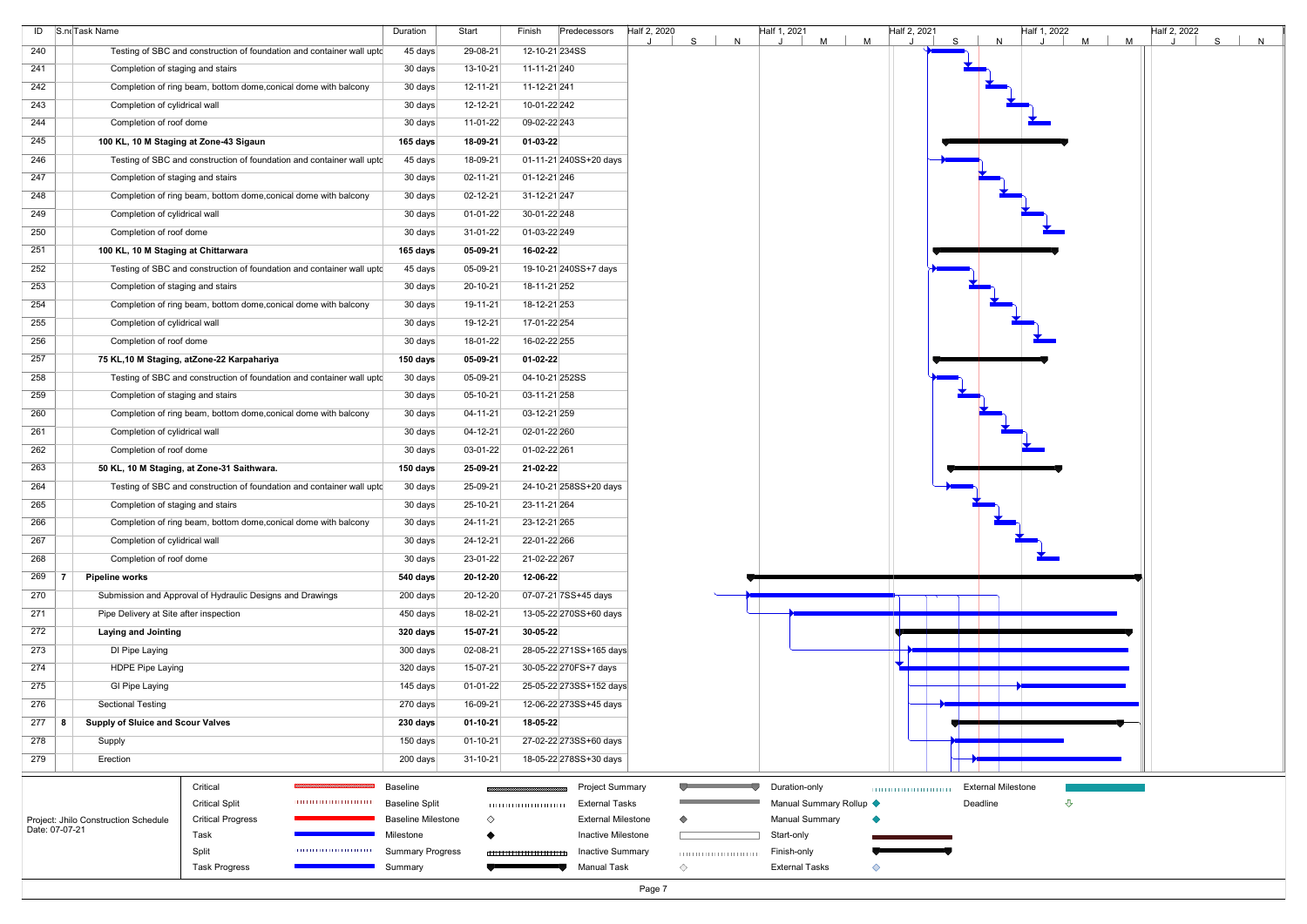|                 |            | ID S.no Task Name                                                    | Duration | Start          | Finish       | Predecessors            | Half 2, 2020 |    | Half 1, 2021<br>N |   |   | Half 2, 2021 |   | Half 1, 2022 | $M$ | Half 2, 2022 |   |   |
|-----------------|------------|----------------------------------------------------------------------|----------|----------------|--------------|-------------------------|--------------|----|-------------------|---|---|--------------|---|--------------|-----|--------------|---|---|
| 280             | - 9        | Supply & Laying of Fire Hydrent - 101 No's                           | 195 days | $01 - 12 - 21$ | 13-06-22     |                         |              | S. |                   | M | M |              | S | N            | M   |              | S | N |
| 281             |            | Supply                                                               | 60 days  | $01 - 12 - 21$ |              | 29-01-22 278SS+61 days  |              |    |                   |   |   |              |   |              |     |              |   |   |
| 282             |            | Erection                                                             | 165 days | 31-12-21       |              | 13-06-22 281SS+30 days  |              |    |                   |   |   |              |   |              |     |              |   |   |
| 283             | $\vert$ 10 | Non return valves - 14 No's                                          | 105 days | $30 - 01 - 22$ | 14-05-22     |                         |              |    |                   |   |   |              |   |              |     |              |   |   |
| 284             |            | Supply                                                               | 60 days  | 30-01-22       | 30-03-22 281 |                         |              |    |                   |   |   |              |   |              |     |              |   |   |
| 285             |            | Erection                                                             | 75 days  | 01-03-22       |              | 14-05-22 284SS+30 days  |              |    |                   |   |   |              |   |              |     |              |   |   |
| 286             | ∣ 11       | Air Valves - 1023 No's                                               | 225 days | 01-11-21       | 13-06-22     |                         |              |    |                   |   |   |              |   |              |     |              |   |   |
| 287             |            | Supply                                                               | 60 days  | $01 - 11 - 21$ |              | 30-12-21 278SS+31 days  |              |    |                   |   |   |              |   |              |     |              |   |   |
| 288             |            | Erection                                                             | 195 days | 01-12-21       |              | 13-06-22 287SS+30 days  |              |    |                   |   |   |              |   |              |     |              |   |   |
| 289             | 12         | Supply & Laying of Air Valves (20 mm dia DI/DF)                      | 225 days | $01 - 11 - 21$ | 13-06-22     |                         |              |    |                   |   |   |              |   |              |     |              |   |   |
| 290             |            | Supply                                                               | 60 days  | $01 - 11 - 21$ |              | 30-12-21 278SS+31 days  |              |    |                   |   |   |              |   |              |     |              |   |   |
| 291             |            | Erection                                                             | 195 days | 01-12-21       |              | 13-06-22 290SS+30 days  |              |    |                   |   |   |              |   |              |     |              |   |   |
| $292$ 13        |            | <b>Construction of Chambers</b>                                      | 355 days | 06-09-21       | 26-08-22     |                         |              |    |                   |   |   |              |   |              |     |              |   |   |
| 293             |            | Submission and Approval of Designs and Drawings                      | 75 days  | 06-09-21       |              | 19-11-21 270 FS+60 days |              |    |                   |   |   |              |   |              |     |              |   |   |
| 294             |            | Construction                                                         | 280 days | 20-11-21       | 26-08-22 293 |                         |              |    |                   |   |   |              |   |              |     |              |   |   |
| 295             | 14         | <b>Construction of Thrust Blocks</b>                                 | 280 days | 06-09-21       | 12-06-22     |                         |              |    |                   |   |   |              |   |              |     |              |   |   |
| 296             |            | Submission and Approval of Designs and Drawings                      | 60 days  | 06-09-21       |              | 04-11-21 293SS          |              |    |                   |   |   |              |   |              |     |              |   |   |
| 297             |            | Construction                                                         | 220 days | 05-11-21       | 12-06-22 296 |                         |              |    |                   |   |   |              |   |              |     |              |   |   |
| 298             | 15         | <b>Dismantling of Road Surfaces</b>                                  | 190 days | 05-11-21       | 13-05-22 296 |                         |              |    |                   |   |   |              |   |              |     |              |   |   |
| 299             | ∣ 16       | <b>Restoration of Road Surfaces</b>                                  | 190 days | 05-12-21       |              | 12-06-22 298SS+30 days  |              |    |                   |   |   |              |   |              |     |              |   |   |
| 300             | ∣ 17       | <b>Construction of single tap PTSP</b>                               | 185 days | 01-12-21       | 03-06-22     |                         |              |    |                   |   |   |              |   |              |     |              |   |   |
| 301             |            | Submission and Approval of Designs and Drawings                      | 60 days  | 01-12-21       |              | 29-01-22 270FS+146 days |              |    |                   |   |   |              |   |              |     |              |   |   |
| 302             |            | Supply & Erection                                                    | 125 days | $30-01-22$     | 03-06-22 301 |                         |              |    |                   |   |   |              |   |              |     |              |   |   |
| 303             | ∣ 18       | <b>Nala/Culvert/Road Crossings</b>                                   | 280 days | 22-08-21       | 28-05-22     |                         |              |    |                   |   |   |              |   |              |     |              |   |   |
| 304             |            | Submission and Approval of Designs and Drawings                      | 60 days  | 22-08-21       |              | 20-10-21 270FS+45 days  |              |    |                   |   |   |              |   |              |     |              |   |   |
| 305             |            | Construction                                                         | 220 days | 21-10-21       | 28-05-22 304 |                         |              |    |                   |   |   |              |   |              |     |              |   |   |
| 306             | 19         | Trenchless Crossing of National/ State Highway Road and Railway Trad | 275 days | 22-08-21       | 23-05-22     |                         |              |    |                   |   |   |              |   |              |     |              |   |   |
| 307             |            | Submission and Approval of Designs and Drawings                      | 75 days  | 22-08-21       |              | 04-11-21 304SS          |              |    |                   |   |   |              |   |              |     |              |   |   |
| 308             |            | Construction                                                         | 200 days | $05-11-21$     | 23-05-22 307 |                         |              |    |                   |   |   |              |   |              |     |              |   |   |
| 309             | $\vert$ 20 | <b>Making House Connections</b>                                      | 250 days | 06-10-21       | 12-06-22     |                         |              |    |                   |   |   |              |   |              |     |              |   |   |
| 310             |            | Submission and Approval of Designs and Drawings                      | 60 days  | 06-10-21       |              | 04-12-21 270FS+90 days  |              |    |                   |   |   |              |   |              |     |              |   |   |
| 311             |            | Supply & Erection                                                    | 190 days | 05-12-21       | 12-06-22 310 |                         |              |    |                   |   |   |              |   |              |     |              |   |   |
| 312   <b>21</b> |            | <b>Construction of Boundary wall</b>                                 | 415 days | 04-01-21       | 22-02-22     |                         |              |    |                   |   |   |              |   |              |     |              |   |   |
| 313             |            | Submission and Approval of Designs and Drawings                      | 75 days  | 04-01-21       |              | 19-03-21 7SS+60 days    |              |    |                   |   |   |              |   |              |     |              |   |   |
| 314             |            | Construction                                                         | 340 days | 20-03-21       | 22-02-22 313 |                         |              |    |                   |   |   |              |   |              |     |              |   |   |
| 315   <b>27</b> |            | <b>Single Staff Quarters</b>                                         | 245 days | 06-10-21       | 07-06-22     |                         |              |    |                   |   |   |              |   |              |     |              |   |   |
| 316             |            | Submission and Approval of Designs and Drawings                      | 45 days  | 06-10-21       |              | 19-11-21 270FS+90 days  |              |    |                   |   |   |              |   |              |     |              |   |   |
| 317             |            | Construction                                                         | 200 days | 20-11-21       | 07-06-22 316 |                         |              |    |                   |   |   |              |   |              |     |              |   |   |
| $318$ 31        |            | Electromagnetic FM - 47 No's                                         | 205 days | $03-11-21$     | 26-05-22     |                         |              |    |                   |   |   |              |   |              |     |              |   |   |

| Deadli |
|--------|
|        |
|        |
|        |
|        |
|        |